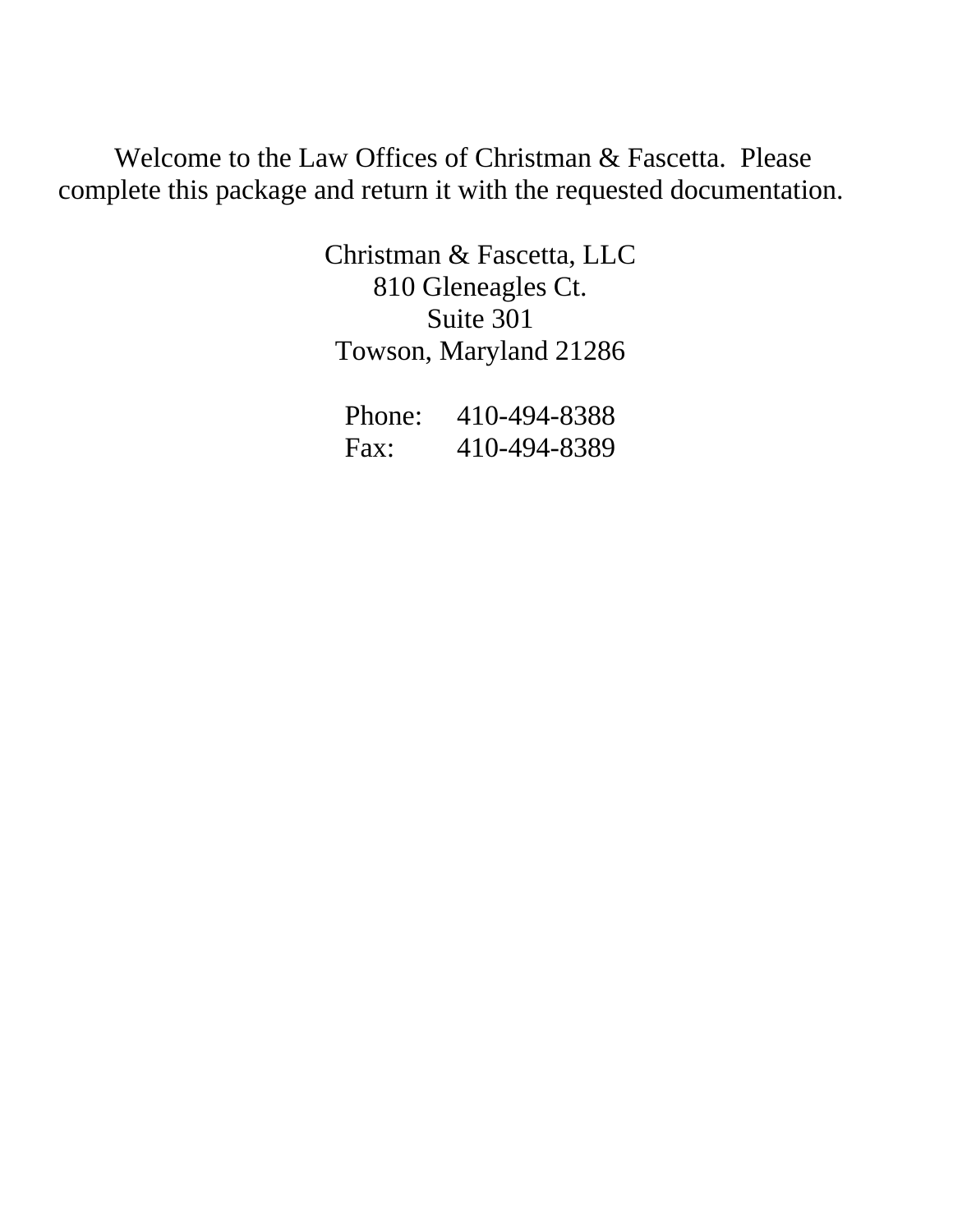### **CHRISTMAN & FASCETTA, LLC**

| <b>Marital Status:</b> | married    | never married          | separated            | divorced | widowed                                                                                                                                                                                                                              |
|------------------------|------------|------------------------|----------------------|----------|--------------------------------------------------------------------------------------------------------------------------------------------------------------------------------------------------------------------------------------|
| <b>Client Address:</b> |            |                        |                      |          |                                                                                                                                                                                                                                      |
|                        | Residence: |                        |                      |          |                                                                                                                                                                                                                                      |
|                        |            |                        |                      |          | <u>Contract and State: Contract and State:</u> Contract and State: Contract and State: Contract and State: Contract and State: Contract and State: Contract and State: Contract and State: Contract and State: Contract and State:   |
|                        | Mailing:   |                        |                      |          |                                                                                                                                                                                                                                      |
|                        |            |                        |                      |          |                                                                                                                                                                                                                                      |
| <b>Spouse Address:</b> |            |                        |                      |          |                                                                                                                                                                                                                                      |
|                        | Residence: |                        |                      |          |                                                                                                                                                                                                                                      |
|                        |            |                        |                      |          |                                                                                                                                                                                                                                      |
|                        | Mailing:   |                        |                      |          |                                                                                                                                                                                                                                      |
|                        |            |                        |                      |          | <u>Example 21   Code: 2000   Code: 2000   Code: 2000   Code: 2000   Code: 2000   Code: 2000   Code: 2000   Code: 2000   Code: 2000   Code: 2000   Code: 2000   Code: 2000   Code: 2000   Code: 2000   Code: 2000   Code: 2000   </u> |
| <b>Client Phone:</b>   |            |                        | <b>Spouse Phone:</b> |          |                                                                                                                                                                                                                                      |
|                        |            |                        |                      |          |                                                                                                                                                                                                                                      |
|                        |            |                        |                      |          |                                                                                                                                                                                                                                      |
|                        |            | Cell # $\qquad \qquad$ |                      |          | Cell #                                                                                                                                                                                                                               |
|                        |            |                        |                      |          |                                                                                                                                                                                                                                      |
|                        |            |                        |                      |          |                                                                                                                                                                                                                                      |
|                        |            |                        |                      |          |                                                                                                                                                                                                                                      |
|                        |            |                        |                      |          |                                                                                                                                                                                                                                      |

**NOTES:**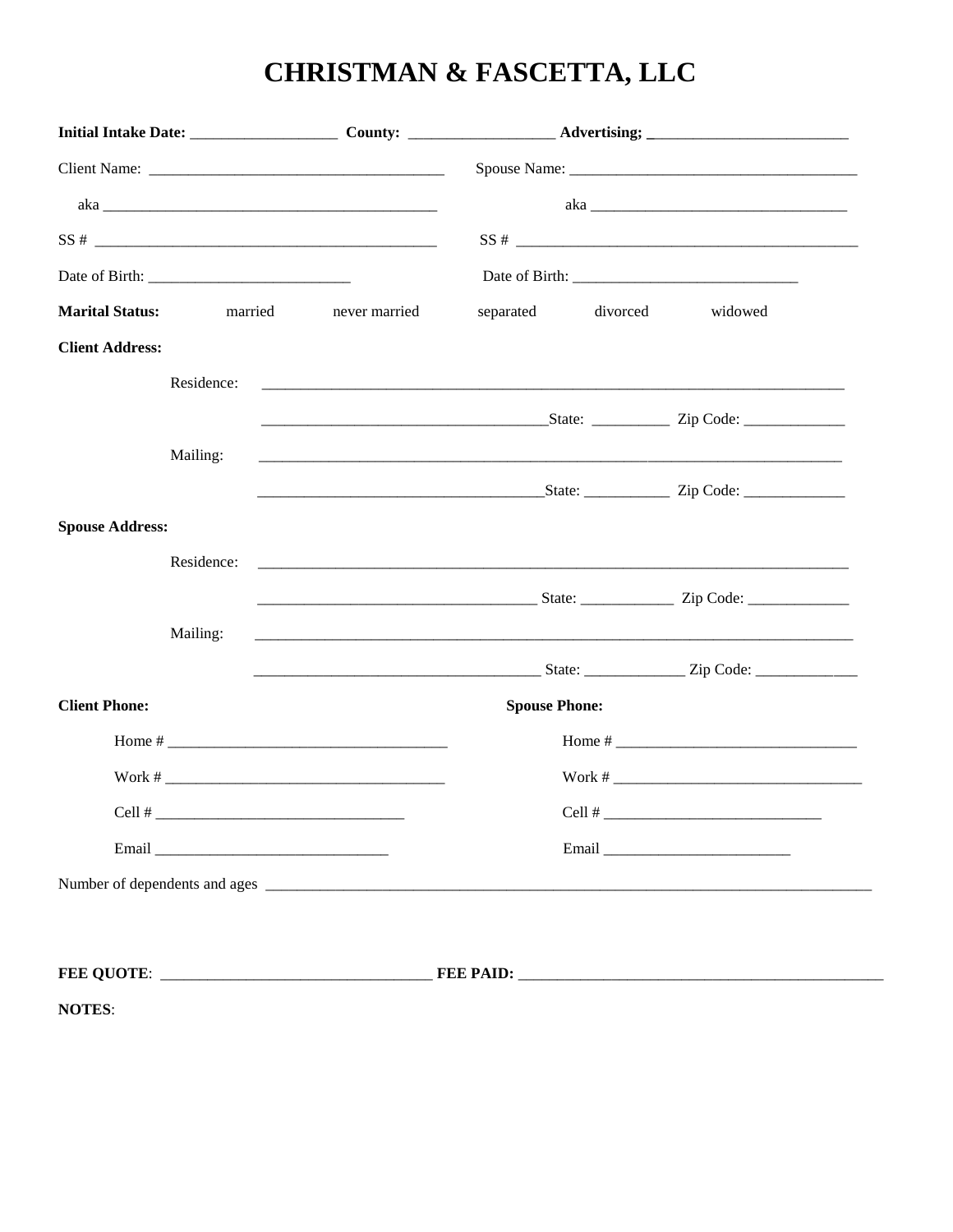## **SCHEDULE A. REAL ESTATE**

| <b>PROPERTY</b> | <b>DESCRIPTION</b> | <b>MARKET</b> | <b>AMOUNT</b> |
|-----------------|--------------------|---------------|---------------|
| <b>ADDRESS</b>  | OF INTEREST        | <b>VALUE</b>  | <b>OWED</b>   |
|                 | IN PROPERY         |               |               |
|                 |                    |               |               |
|                 |                    |               |               |
|                 |                    |               |               |
|                 |                    |               |               |
|                 |                    |               |               |
|                 |                    |               |               |
|                 |                    |               |               |
|                 |                    |               |               |
|                 |                    |               |               |
|                 |                    |               |               |
|                 |                    |               |               |
|                 |                    |               |               |
|                 |                    |               |               |
|                 |                    |               |               |
|                 |                    |               |               |
|                 |                    |               |               |
|                 |                    |               |               |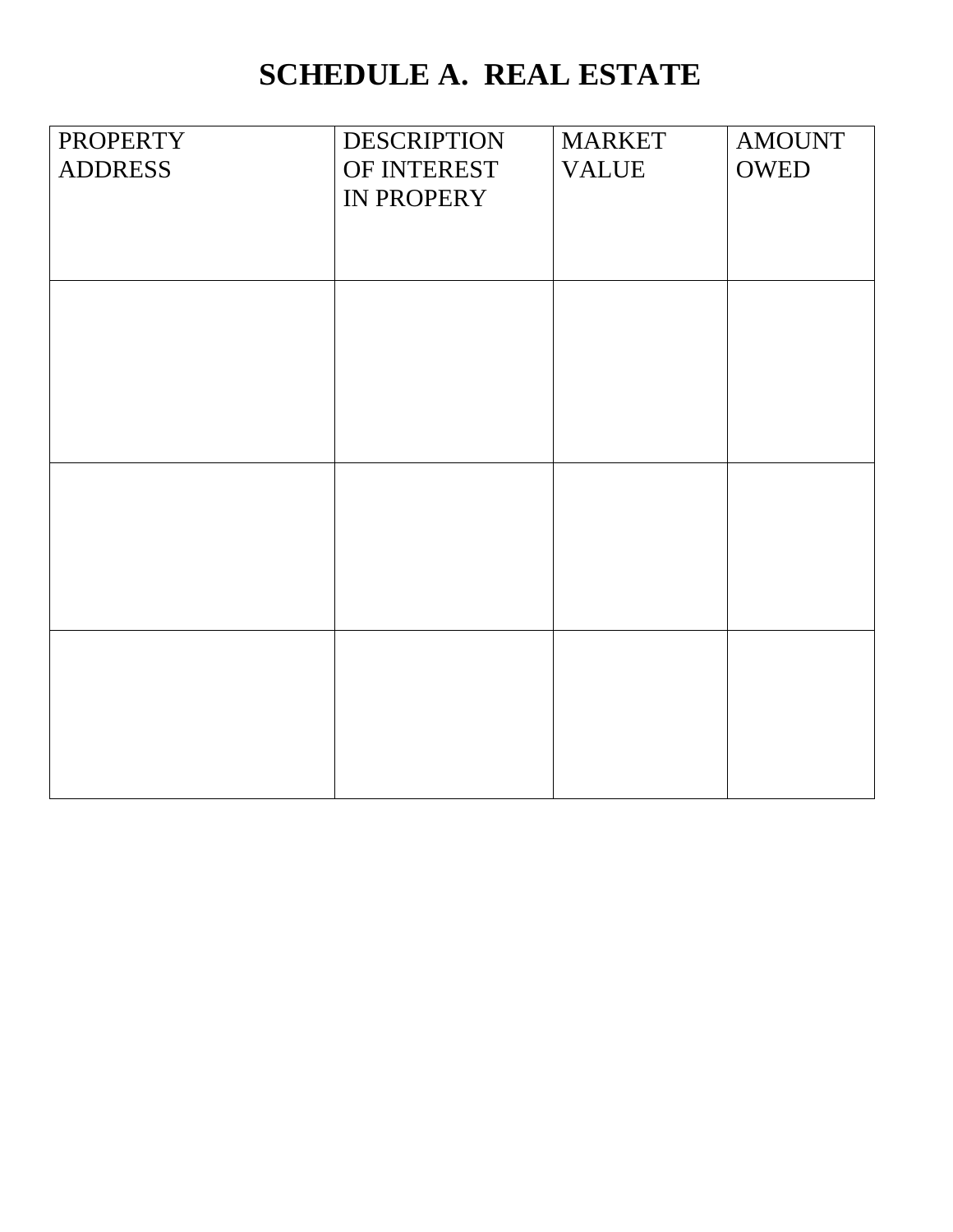Real estate may include raw land, condos, buildings, houses, timeshares, rent-toown, life estates, etc.

Please list all real estate you own and/or all real estate being purchased.

Also, please list any real estate which lists your name on the title. (For example, this might include your parent's real estate – where your parents have added your name to their real estate as a substitute for a will.)

Are you current on your mortgage payments? If not, how many months behind are you?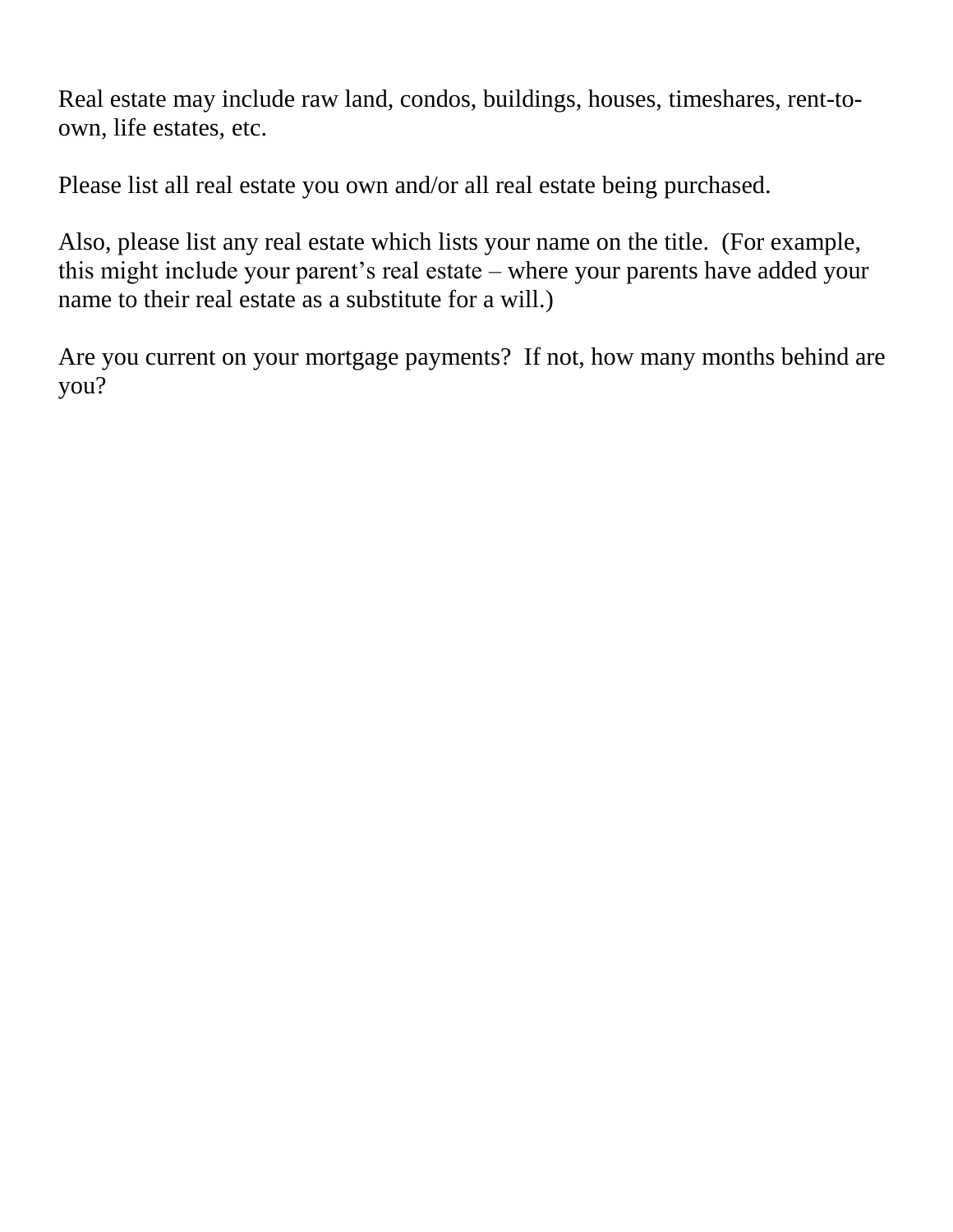### **SCHEDULE D. SECURED DEBTS**

THESE WILL BE QUESTIONS ABOUT SECURED DEBTS. SECURED DEBTS ARE THOSE TYPES OF DEBTS WHICH ARE ATTACHED TO COLLATERAL. FOR EXAMPLE, CAR PAYMENTS OR MORTGAGE PAYMENTS ARE SECURED DEBTS – IF YOU DO NOT PAY THESE DEBTS, THE COLLATERAL WILL BE TAKEN FROM YOU. OTHER SECURED DEBTS MAY INCLUDE LOANS WHERE THE CREDITOR REQUESTED A LIST OF YOUR HOUSEHOLD GOODS (TV, STEREO, ETC.) WHEN THE LOAN WAS OBTAINED. (NOTE: LIENS CANNOT BE AVOIDED ON GUNS, VIDEO, OR CAMERA EQUIPMENT.)

DO YOU HAVE ANY SECURED DEBTS?

DO YOU HAVE A CAR PAYMENT?

DO YOU HAVE A MORTGAGE? DO YOU WANT TO KEEP IT? WHAT IS THE LOAN ORIGINATION YEAR?

|                        |                 | "THE REAL BOTH'S CHIOLITION TEAM. |    |               |               |                |             |
|------------------------|-----------------|-----------------------------------|----|---------------|---------------|----------------|-------------|
| Н,                     | NAME OF         | COLLATERAL                        | R, | <b>MARKET</b> | <b>PAYOFF</b> | <b>ARREARS</b> | <b>DUE</b>  |
| W,                     | SECURED         | YEAR, MAKE,                       | S, | <b>VALUE</b>  | <b>AMOUNT</b> |                | <b>DATE</b> |
| $\mathbf{J}\mathbf{T}$ | <b>CREDITOR</b> | MODEL,                            | LA |               |               |                |             |
|                        |                 | <b>MILEAGE</b>                    |    |               |               |                |             |
|                        |                 |                                   |    |               |               |                |             |
|                        |                 |                                   |    |               |               |                |             |
|                        |                 |                                   |    |               |               |                |             |
|                        |                 |                                   |    |               |               |                |             |
|                        |                 |                                   |    |               |               |                |             |
|                        |                 |                                   |    |               |               |                |             |
|                        |                 |                                   |    |               |               |                |             |
|                        |                 |                                   |    |               |               |                |             |
|                        |                 |                                   |    |               |               |                |             |
|                        |                 |                                   |    |               |               |                |             |
|                        |                 |                                   |    |               |               |                |             |
|                        |                 |                                   |    |               |               |                |             |
|                        |                 |                                   |    |               |               |                |             |
|                        |                 |                                   |    |               |               |                |             |
|                        |                 |                                   |    |               |               |                |             |
|                        |                 |                                   |    |               |               |                |             |
|                        |                 |                                   |    |               |               |                |             |
|                        |                 |                                   |    |               |               |                |             |
|                        |                 |                                   |    |               |               |                |             |
|                        |                 |                                   |    |               |               |                |             |
|                        |                 |                                   |    |               |               |                |             |
|                        |                 |                                   |    |               |               |                |             |
|                        |                 |                                   |    |               |               |                |             |
|                        |                 |                                   |    |               |               |                |             |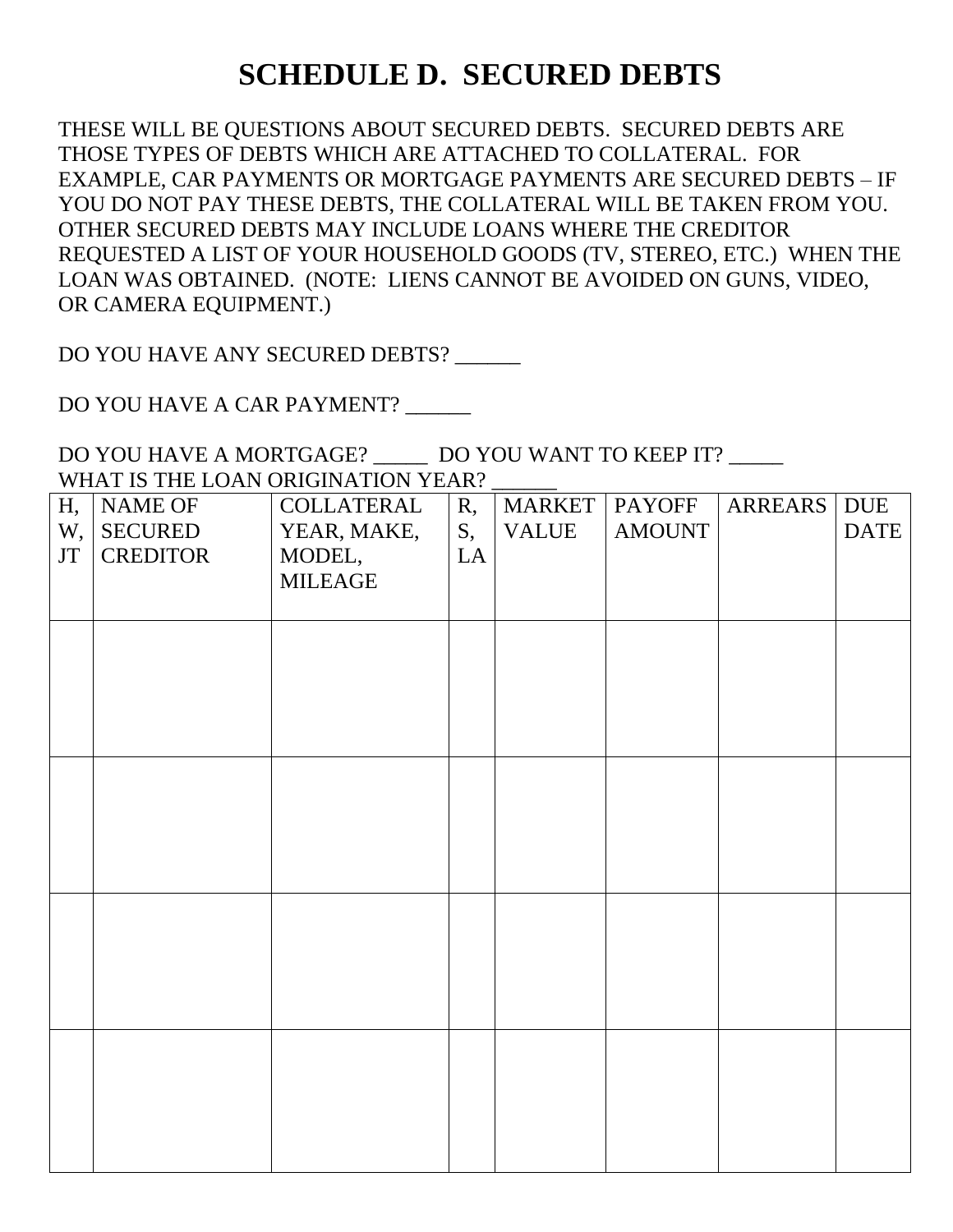### **SCHEDULE I. MONTHLY HOUSEHOLD INCOME**

Please note − you must list all household income even if you are the only person in your household filing for bankruptcy relief. Please remember, if you are paid bi-weekly, obtain your monthly income by adding all twenty-six (26) pay checks and dividing by twelve months.

Marital Status: Married \_\_ Single \_\_ Divorced \_\_ Separated \_\_ Widowed \_\_

List all dependents living in your household:

| NAME OF DEPENDENT                | AGE            | LIVING WITH H, W, BOTH |
|----------------------------------|----------------|------------------------|
|                                  |                |                        |
|                                  |                |                        |
|                                  |                |                        |
| Name and Address<br>of Employer: | <b>HUSBAND</b> | <b>WIFE</b>            |
|                                  |                |                        |
| <b>Gross Monthly</b><br>Amount   |                |                        |
| Deductions                       |                |                        |
| <b>Taxes</b><br>Insurance        |                |                        |
| 401K/Pension<br>401K/Loans       |                |                        |
| Union dues<br>Other              |                |                        |
|                                  |                |                        |
| <b>Net Monthly Amount</b>        |                |                        |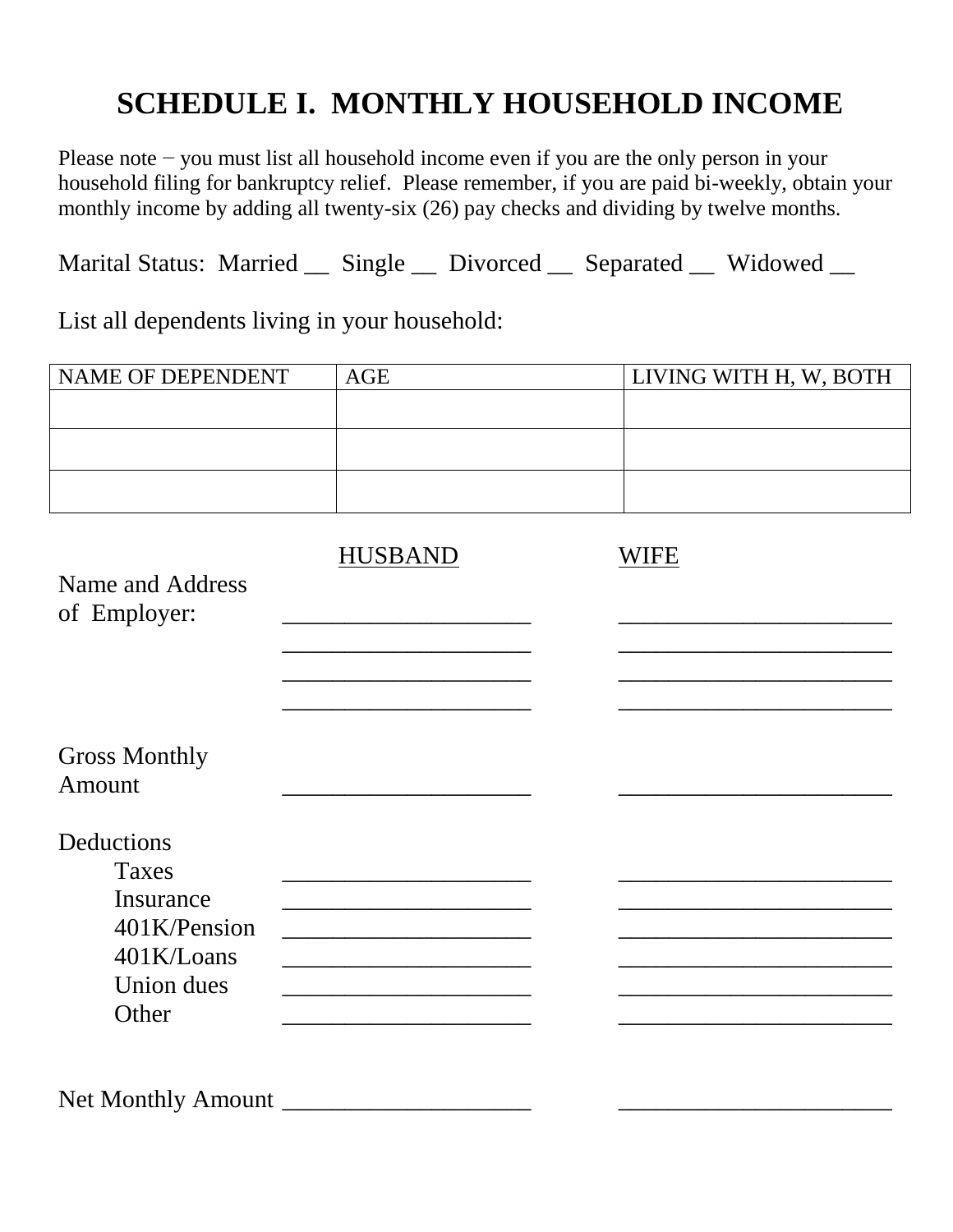#### ADDITIONAL INCOME:

| Pension              |                                               |  |  |
|----------------------|-----------------------------------------------|--|--|
| Rental Income        | <u> 1980 - Jan James Barbara, president p</u> |  |  |
|                      | Child Support                                 |  |  |
| <b>TOTAL INCOME:</b> |                                               |  |  |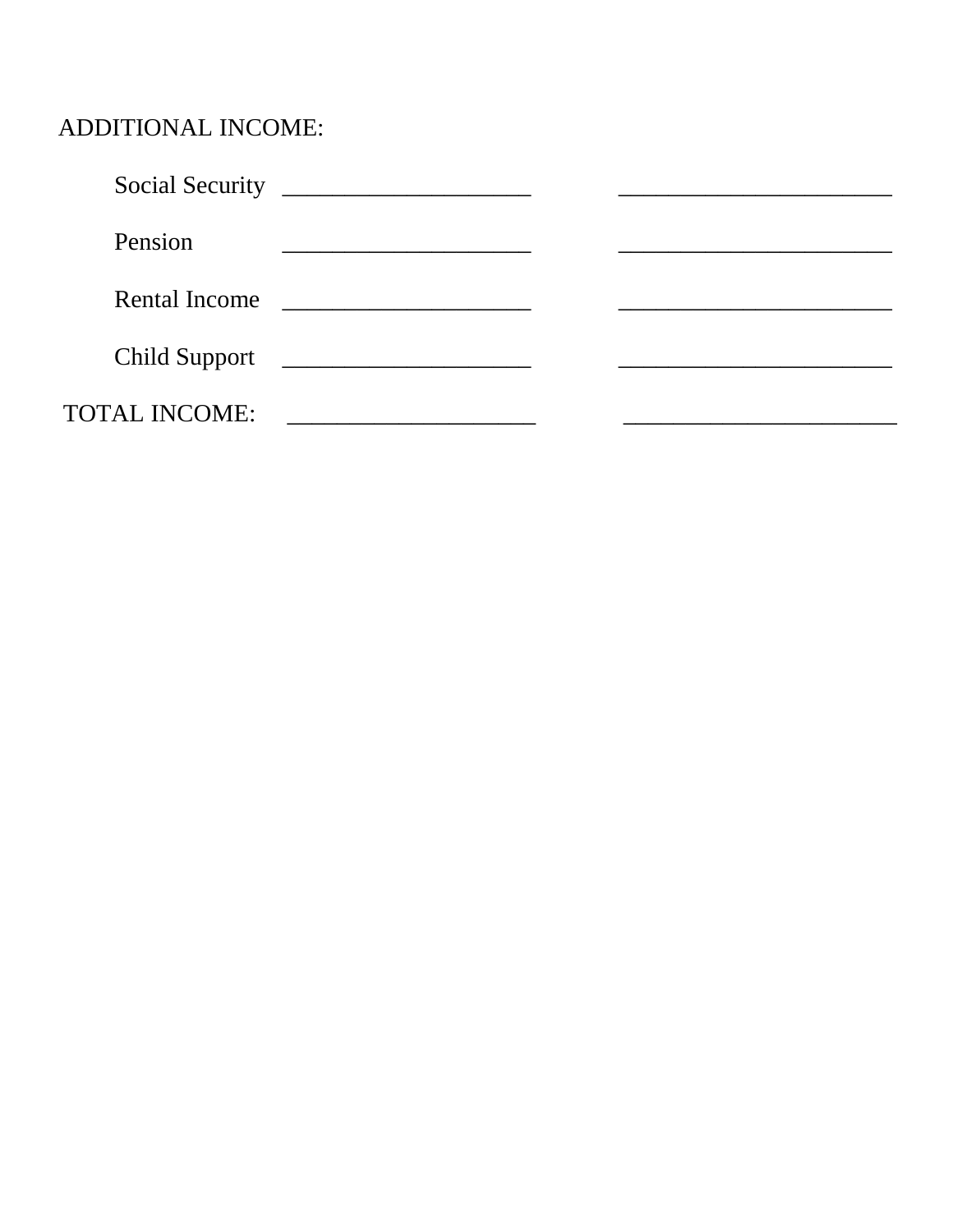### **SCHEDULE J. MONTHLY EXPENSES**

When calculating your monthly expenses account for everything purchased over the last year and divide by twelve (12) months. Don't forget to include gifts and holiday expenses. Generally speaking, most gifts and holiday expenses are food, clothing, or entertainment.

| rent or mortgage                                                                                                                                                                                                                   |  |
|------------------------------------------------------------------------------------------------------------------------------------------------------------------------------------------------------------------------------------|--|
| Does this amount include real estate taxes? Y/N                                                                                                                                                                                    |  |
| Does this amount include property insurance? Y/N                                                                                                                                                                                   |  |
| electricity and heating oil                                                                                                                                                                                                        |  |
| water and sewer                                                                                                                                                                                                                    |  |
| telephone service/long distance                                                                                                                                                                                                    |  |
| Do you have any other utility bills? If so, what, and how much?                                                                                                                                                                    |  |
|                                                                                                                                                                                                                                    |  |
| home maintenance, including repairs and general upkeep<br>(think of all trips to the hardware store in a year)                                                                                                                     |  |
| Food and necessities<br>Include coffee, soda, water, and everything eaten on-<br>the-run per day. In addition don't forget about cleaning<br>products, trash bags, detergent, pet food, diapers,<br>formula, school lunches, etc.) |  |
| clothing                                                                                                                                                                                                                           |  |
| laundry/dry cleaning                                                                                                                                                                                                               |  |
| medical and dental expenses (out of pocket)                                                                                                                                                                                        |  |
| transportation                                                                                                                                                                                                                     |  |
| entertainment, recreation, newspapers                                                                                                                                                                                              |  |
| charitable contributions                                                                                                                                                                                                           |  |
| insurance not deducted from paycheck<br>homeowner's insurance<br>renter's insurance                                                                                                                                                |  |
|                                                                                                                                                                                                                                    |  |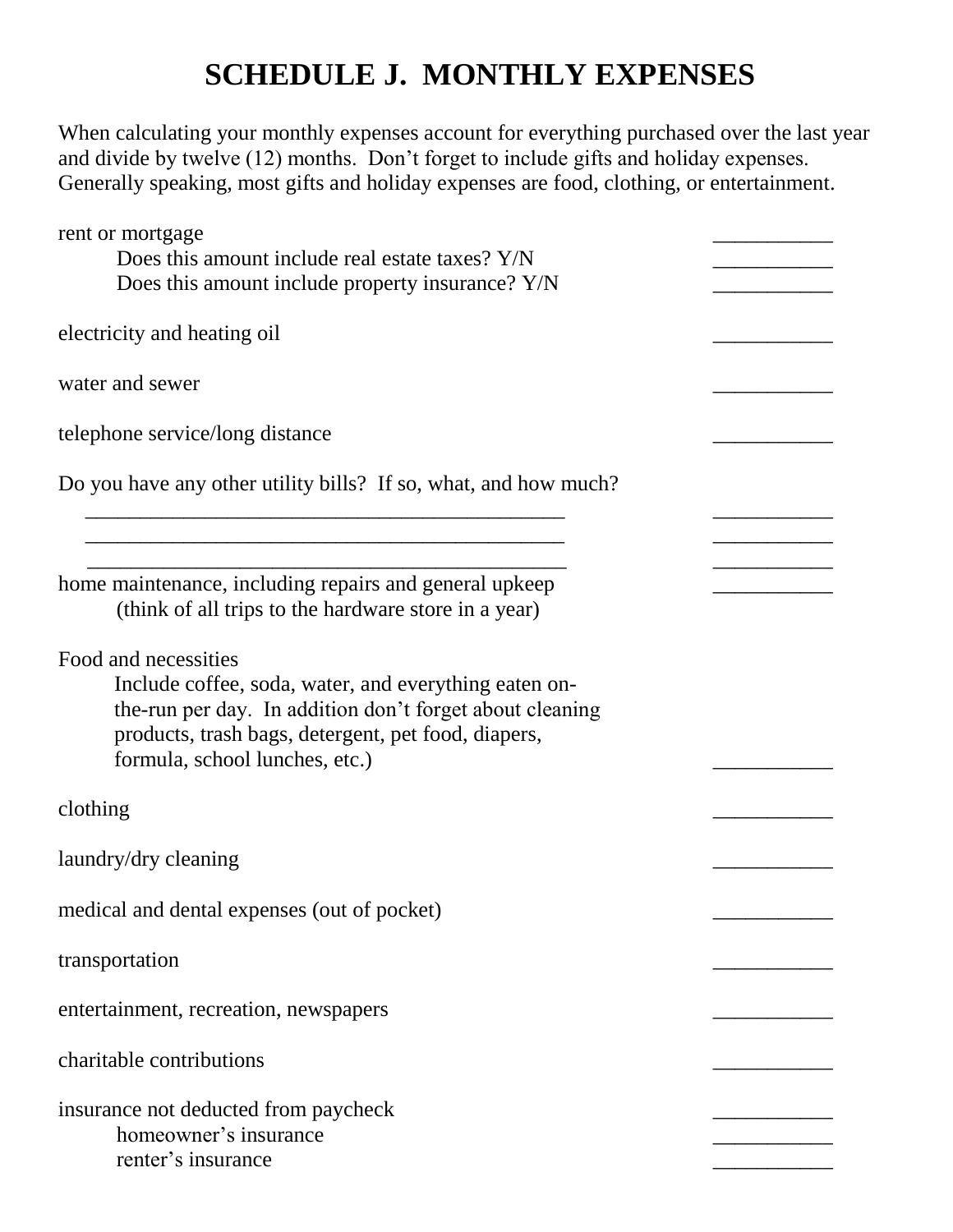health insurance auto insurance taxes not deducted from paycheck installment payments for car, furniture, etc. \_\_\_\_\_\_\_\_\_\_\_\_\_\_\_\_\_\_\_\_\_\_\_\_\_\_\_\_\_\_\_\_\_\_\_\_\_\_\_\_ \_\_\_\_\_\_\_\_\_\_\_ \_\_\_\_\_\_\_\_\_\_\_\_\_\_\_\_\_\_\_\_\_\_\_\_\_\_\_\_\_\_\_\_\_\_\_\_\_\_\_\_ \_\_\_\_\_\_\_\_\_\_\_ alimony, maintenance, support paid for others payments for support of dependents not living at home expenses for operation of business Additional Expenses (707(b)Expenses) \_\_\_\_\_\_\_\_\_\_\_ Mandatory payroll deductions not already listed \_\_\_\_\_\_\_\_\_\_\_\_\_\_\_\_\_\_\_\_\_\_\_\_\_\_\_\_\_\_\_\_\_\_\_\_\_\_\_\_\_ court ordered payments \_\_\_\_\_\_\_\_\_\_\_ education necessary to maintain employment \_\_\_\_\_\_\_\_\_\_\_ education for a physically or mentally challenged child \_\_\_\_\_\_\_\_\_\_\_ childcare **and the contract of the contract of the contract of the contract of the contract of the contract of the contract of the contract of the contract of the contract of the contract of the contract of the contract of** disability insurance health savings accounts care for elderly, chronically ill, or disabled family members protection from family violence education expense for your children under 18 \_\_\_\_\_\_\_\_\_\_ non-mandatory contributions to retirement accounts \_\_\_\_\_\_\_\_\_\_ (including loan repayments) other expense not listed \_\_\_\_\_\_\_\_\_\_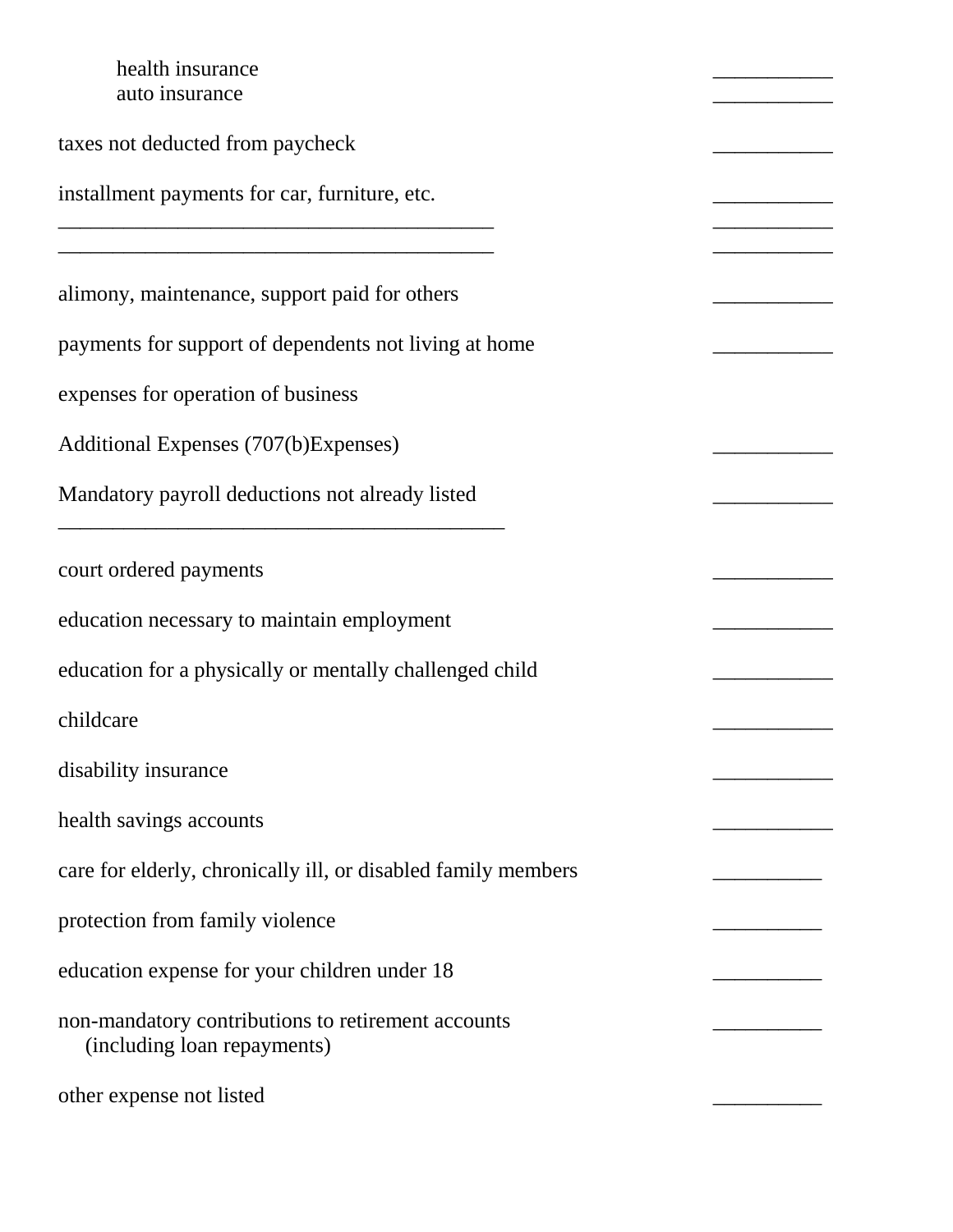### **SCHEDULE E. PRIORITY DEBTS (TAX DEBT)**

Certain debts, such as taxes owed to the IRS (or any state) are priority debts. Are you current in your tax filings?\_\_\_\_

If no: What years are missing?

(Please include a distinction between State and Federal Taxes.)

Have you received an extension to file for certain years? Which year(s)?

| Name of<br>Creditor | Year | Type of<br>Debt | Amount | Lien<br>Yes or No | Date |
|---------------------|------|-----------------|--------|-------------------|------|
|                     |      |                 |        |                   |      |
|                     |      |                 |        |                   |      |
|                     |      |                 |        |                   |      |
|                     |      |                 |        |                   |      |

#### **SCHEDULE G. LEASES/EXECUTORY CONTRACTS**

Do you have any executory contracts? These are contracts which have not been fully completed or performed. Examples may include apartment rentals, security systems, and cell phone contracts.

| <b>LESSOR</b> | <b>COLLATERAL</b> | <b>ASSUME OR REJECT</b> |
|---------------|-------------------|-------------------------|
|               |                   |                         |
|               |                   |                         |
|               |                   |                         |
|               |                   |                         |
|               |                   |                         |
|               |                   |                         |
|               |                   |                         |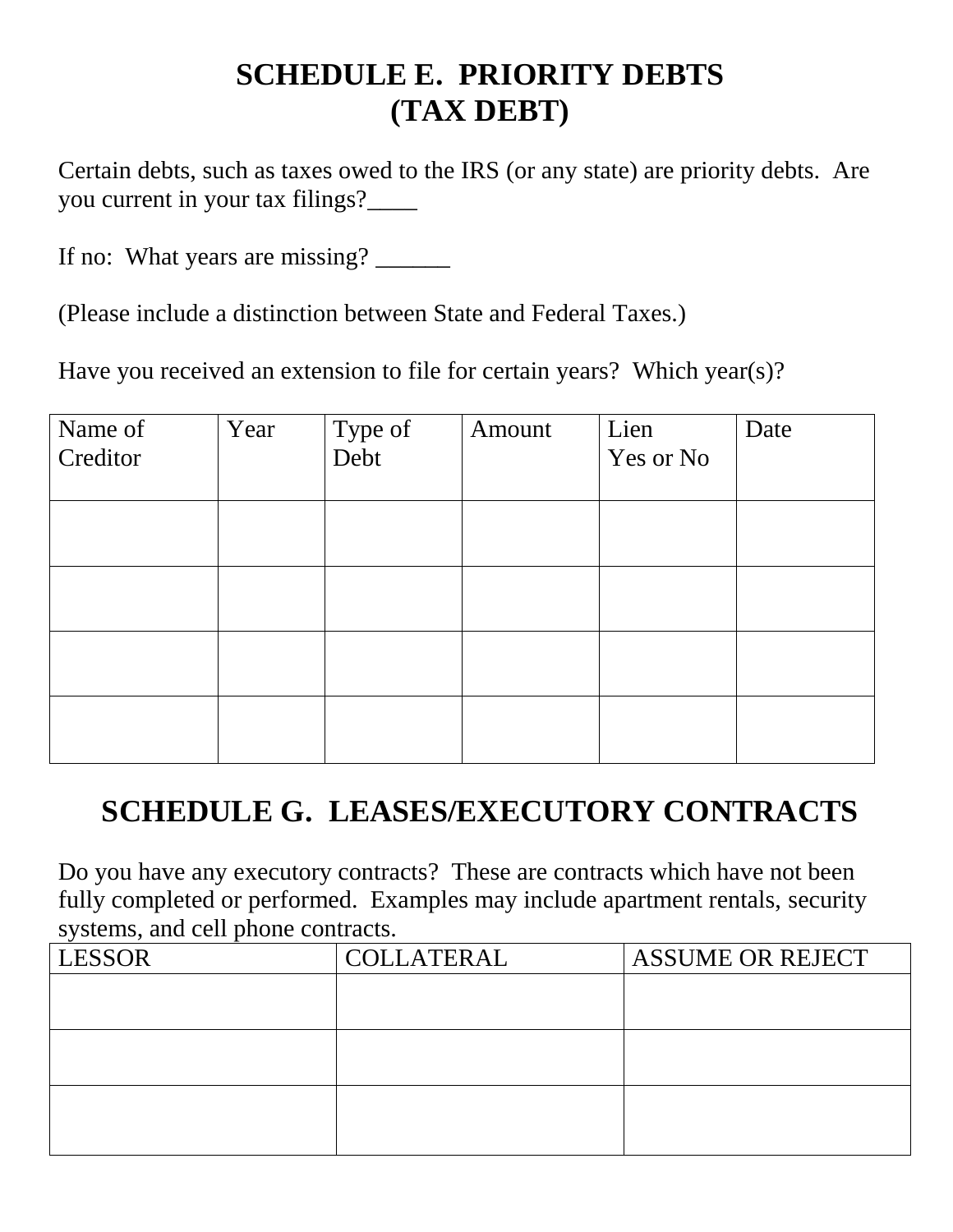### **SCHEDULE B. PERSONAL PROPERTY**

THE COURT REQUIRES AN ACCURATE LIST OF ALL PERSONAL PROPERTY. YOU MAY KEEP ANY PERSONAL PROPERTY (ONCE IT HAS BEEN LISTED) BY USING ALLOWABLE EXEMPTIONS UNDER MARYLAND LAW. ANY PROPERTY NOT LISTED MUST BE SURRENDERED AND SOLD TO REPAY YOUR UNSECURED CREDITORS.

#### **CASH**

#### HOW MUCH CASH DO YOU AND YOUR SPOUCE HAVE TODAY?

#### **BANK ACCOUNTS**

Please list all accounts and state whether they are joint or individual accounts. Please include accounts which are really owned by someone else but your name has been added to the account. **Please note, you must send us updated bank statements once you sign your bankruptcy petition and schedules.**

| NAME OF BANK   TYPE OF<br><b>ACCOUNT</b> | H,W, OR JOINT | <b>BALANCE</b> |
|------------------------------------------|---------------|----------------|
|                                          |               |                |
|                                          |               |                |
|                                          |               |                |
|                                          |               |                |
|                                          |               |                |
|                                          |               |                |
|                                          |               |                |
|                                          |               |                |
|                                          |               |                |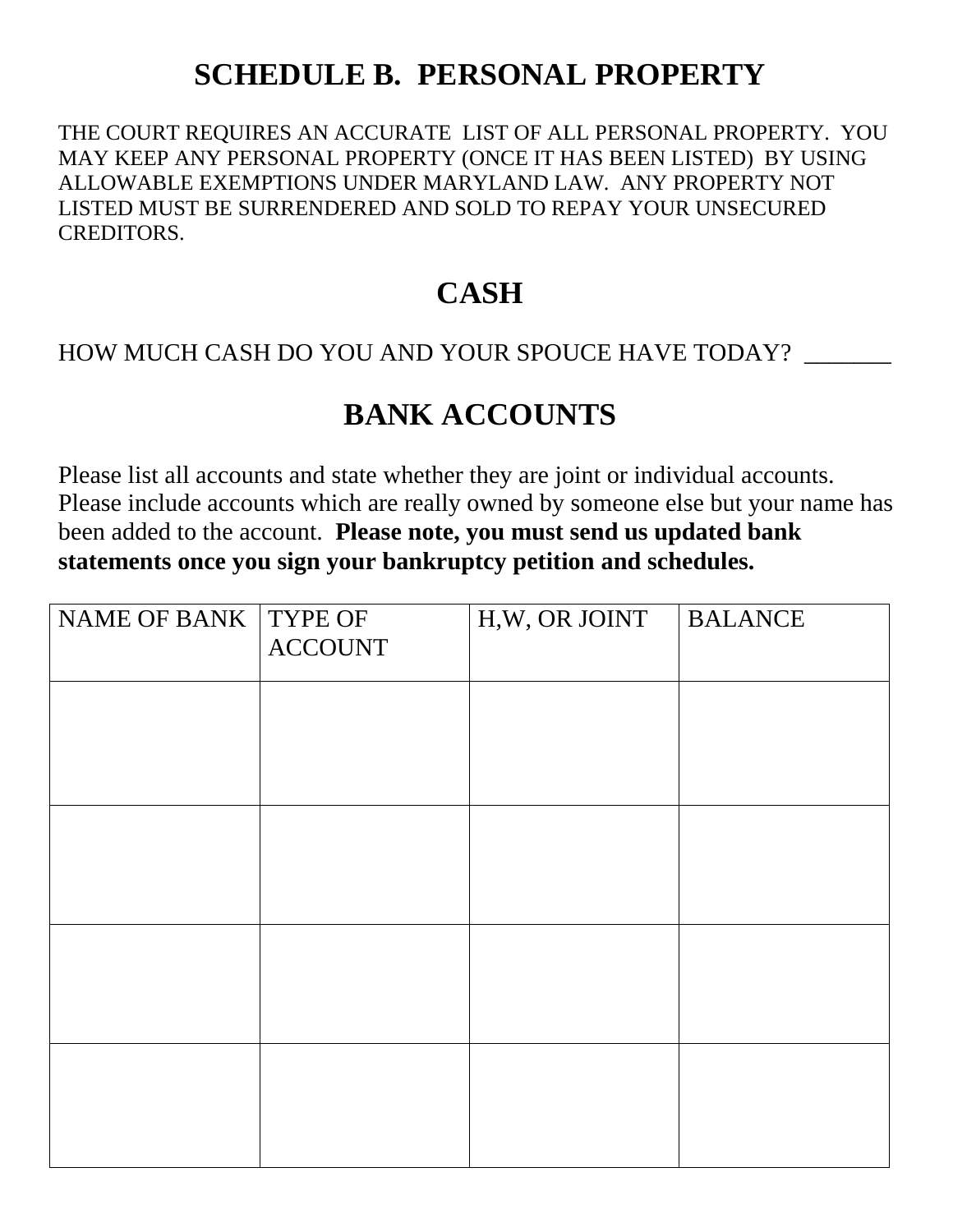Do you have an account, with a bank or credit union, which is also one of your creditors? This type of scenario may occur where you have been issued a credit card by your bank or credit union. This may also occur because you bank with a credit union and you have also taken out an automobile loan through the same credit union. All of your money in this type of account is at risk when you file for bankruptcy relief. You should close the account down and open an account at a different bank. Please list the accounts below and the debt as well:

\_\_\_\_\_\_\_\_\_\_\_\_\_\_\_\_\_\_\_\_\_\_\_\_\_\_\_\_\_\_\_\_\_\_\_\_\_\_\_\_\_\_\_\_\_\_\_\_\_\_\_\_\_\_\_\_\_\_\_\_\_\_\_\_\_\_\_ \_\_\_\_\_\_\_\_\_\_\_\_\_\_\_\_\_\_\_\_\_\_\_\_\_\_\_\_\_\_\_\_\_\_\_\_\_\_\_\_\_\_\_\_\_\_\_\_\_\_\_\_\_\_\_\_\_\_\_\_\_\_\_\_\_\_\_ \_\_\_\_\_\_\_\_\_\_\_\_\_\_\_\_\_\_\_\_\_\_\_\_\_\_\_\_\_\_\_\_\_\_\_\_\_\_\_\_\_\_\_\_\_\_\_\_\_\_\_\_\_\_\_\_\_\_\_\_\_\_\_\_\_\_\_.

# **SECURITY DEPOSITS**

List any and all security deposits and the amount of the deposit.

List any security deposits you have with a utility company.

## **HOUSEHOLD GOODS**

At the end of this intake package you will find an inventory list for household goods. Please fill out this list.

Please initial here that you have completed the list and acknowledge that you have listed all household goods. \_\_\_\_\_\_\_\_\_

# **BOOKS, PICTURES, ART WORK, ETC.**

Do you own any antiques, expensive books, paintings, art work, coins, or any other collections? If so, please value the items as though said items were being sold at an auction.

### **CLOTHING LIST**

I have asked you to fill out a list of your clothing and jewelry. Have you done this?

I have personally seen the list and it is acceptable. Y/N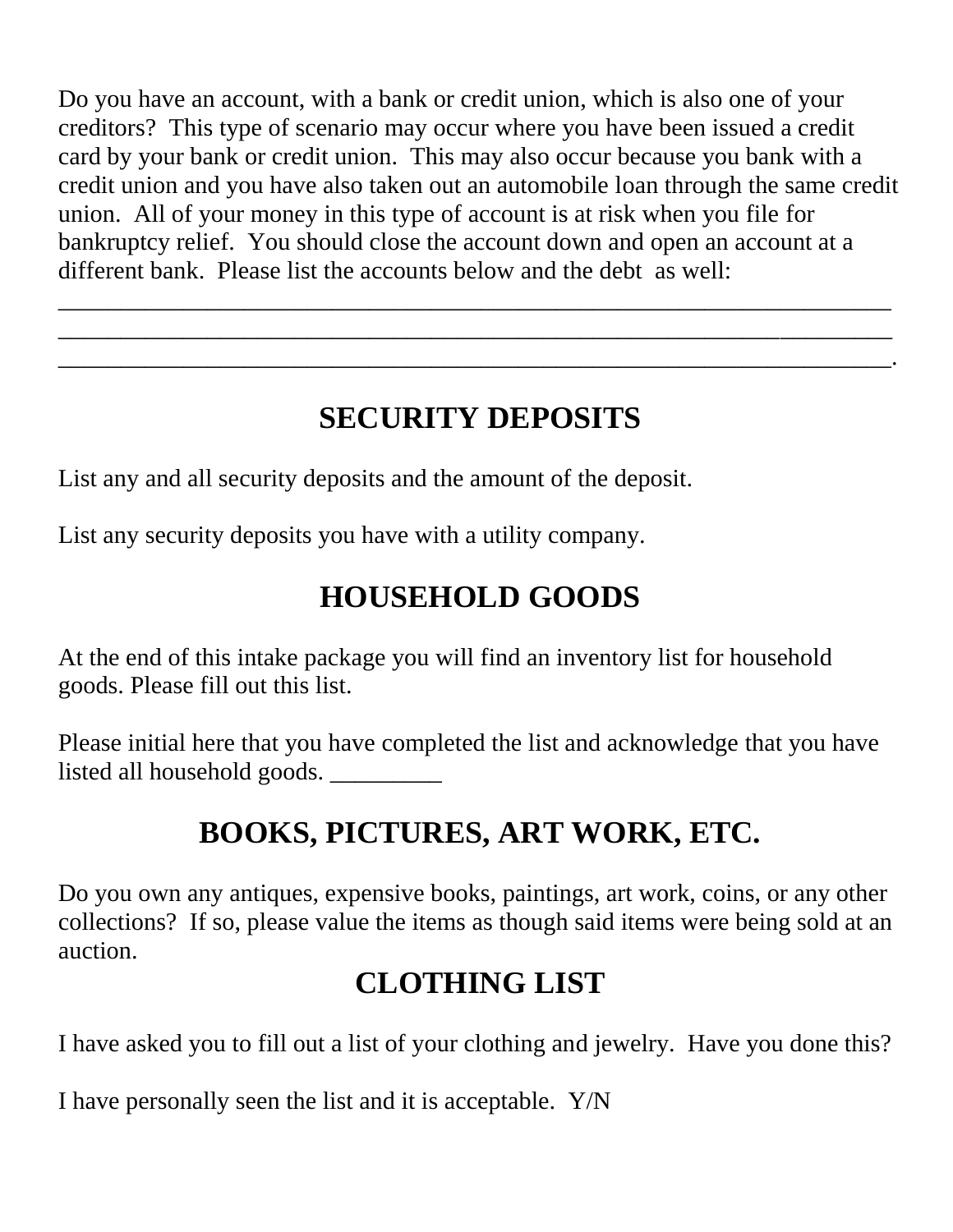### **FURS AND JEWLERY**

Do you own any furs or jewelry not listed previously?

Please be certain to include wedding rings and engagement rings. Remember, you only get to items listed and exempted in your schedules.

Itemize your furs and jewelry and state the auction value of each item.

### **GUNS AND HOBBY EQUIPMENT**

Do you own any guns? Please list them below and state the value of each weapon.

Do you own any sports or hobby equipment? Please list these items below.

#### **LIFE INSURANCE POLICIES**

Do you hold any life insurance policies with a cash surrender value? What is the current cash value?

Who is the beneficiary on the policy and state their relationship to you.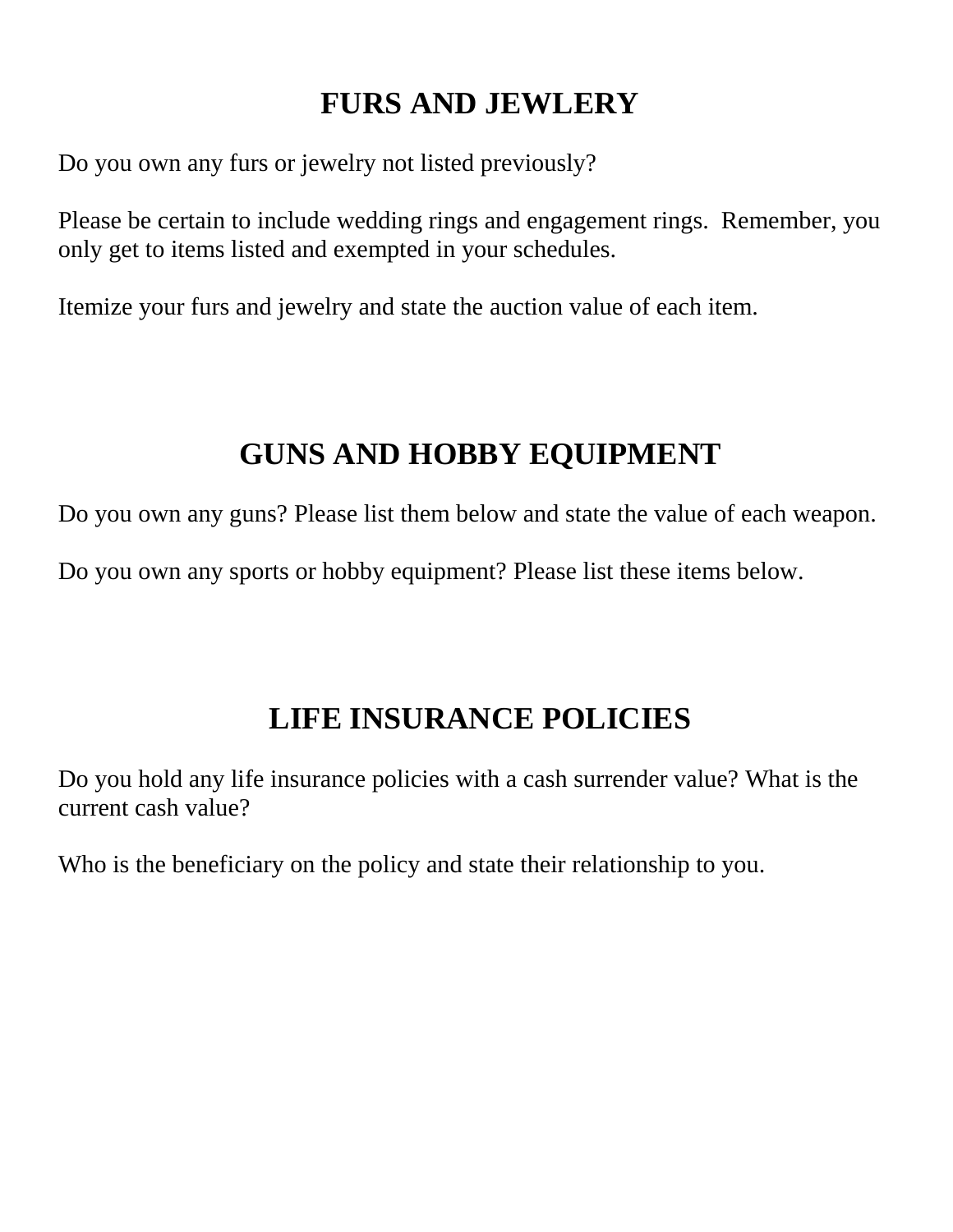#### **ANNUITIES**

Do you own an annuity? (An annuity is a financial instrument allows you to receive a stream of income in the future. This may also include a winning lottery ticket.)

#### **IRA, ERISA, 401(k), etc.**

Do you have a retirement plan or pension plan through your employer or former employer? Please list all ERISA-qualified plans and state the current value of each account.

#### **NEGOTIABLE INSTRUMENTS**

Do you own any negotiable instruments. Please list and state the current value:

### **STOCKS AND BONDS**

Please list all stocks and bonds and state the number of shares and the value of the shares.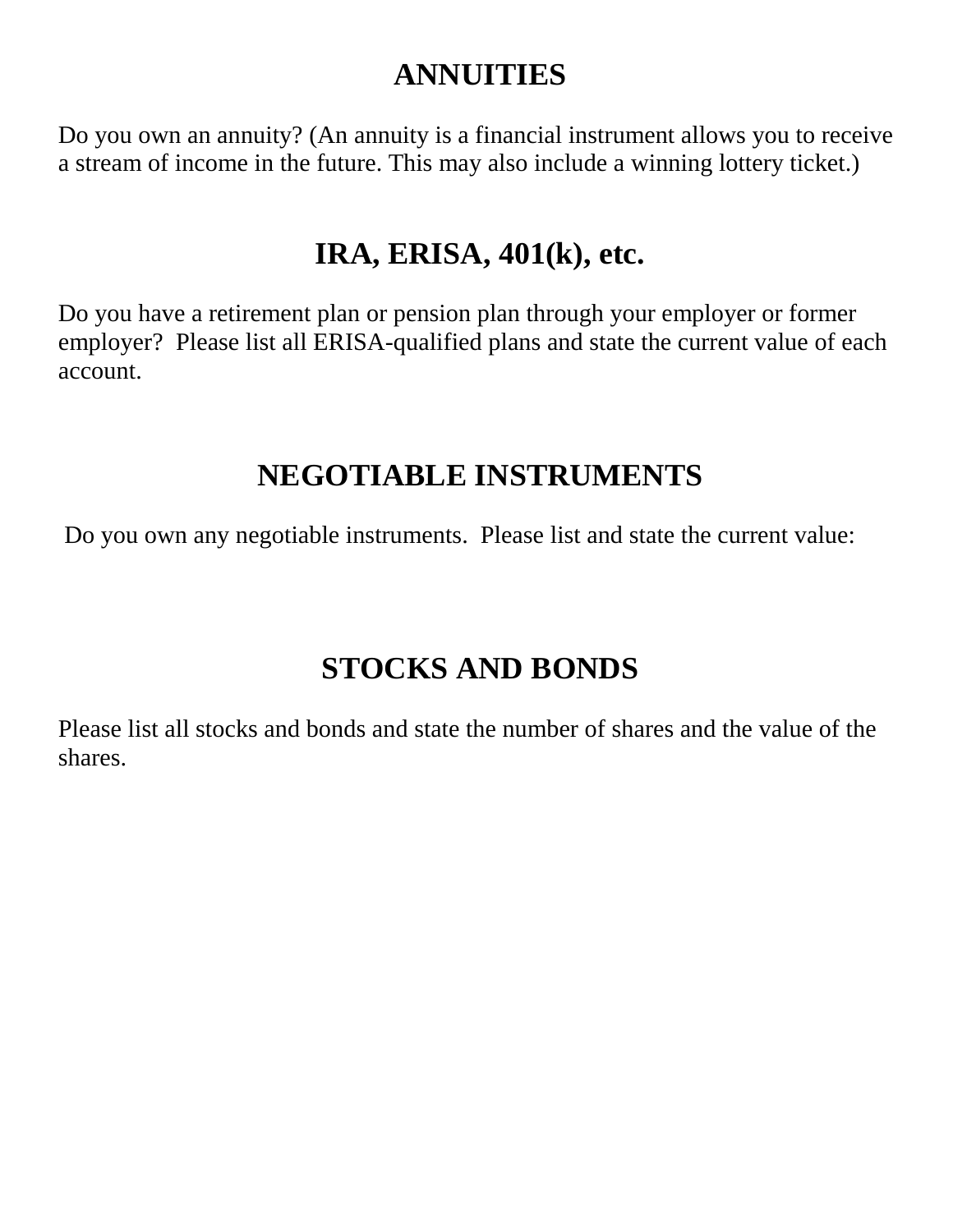### **PARTNERSHIPS**

Are you involved in any type of business partnership (even if the partnership is not in writing)? Please describe below and state the value:

#### **ACCOUNTS RECEIVEABLE**

Does anyone owe you any money? If so please explain below:

### **BONDS**

Do you own any government or corporate bonds?

If yes, how much are the bonds worth today?

## **ACCOUNTS RECEIVABLE**

Does anyone owe you money now?

If yes, explain:  $\frac{1}{\sqrt{1-\frac{1}{2}}\sqrt{1-\frac{1}{2}}\left\{1-\frac{1}{2}\left[\frac{1}{2}-\frac{1}{2}\right]\left[\frac{1}{2}-\frac{1}{2}\right]}$ 

### **ALIMONY, MAINTENANCE, AND CHILD SUPPORT**

 $\overline{\phantom{a}}$  , and the contribution of the contribution of the contribution of the contribution of the contribution of  $\overline{\phantom{a}}$ 

Does anyone owe you any alimony, maintenance, or child support. List the type and amount below.

Do you pay support to anyone?

If yes, are you current with these payments?

If no, how much are your arrears?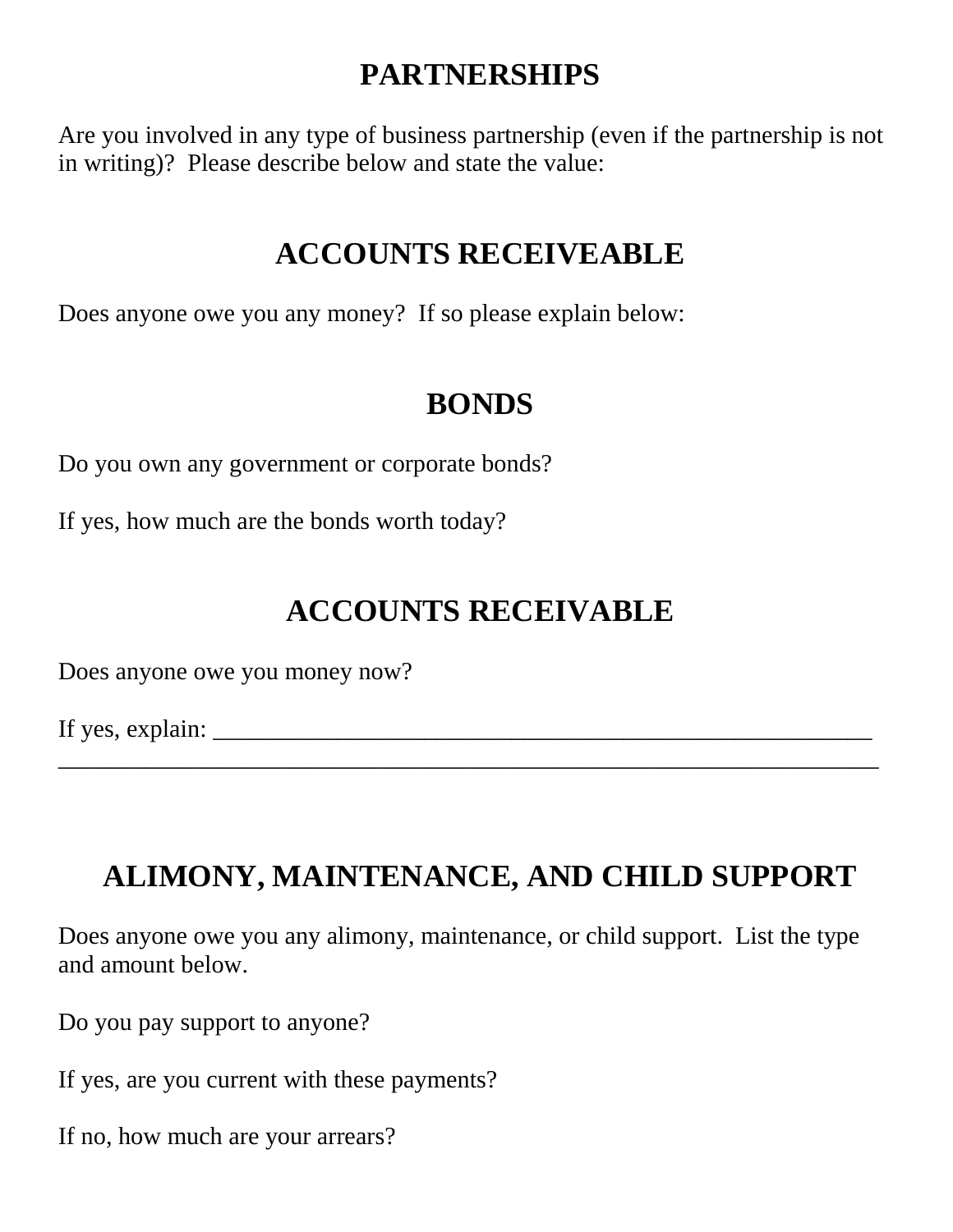Do you pay support to anyone?

Are you current with these payments?

How far behind in payments are you?

### **OTHER LIQUIDATED DEBTS**

Does anyone owe you any money from a lawsuit or any other type of debt owed to you.

### **TAX REFUNDS**

Does the state or federal government owe you a tax refund right now? Y/N

How much:

# **FUTURE INTERESTS AND LIFE ESTATES**

Is your name on any sort of document allowing you to use someone else's real estate until they die. Likewise, is your name on any type of document allowing you to receive property when someone dies in the future?

## **CONTINGENT AND NONE CONTINGENT INTERESTS**

Are you waiting to receive an inheritance?

Has anyone close to you died in the last year?

Do you expect to receive an inheritance in the next two years?

# **OTHER CONTINGENT AND NON LIQUIDATED CLAIMS**

Can you file a lawsuit against anyone for any reason?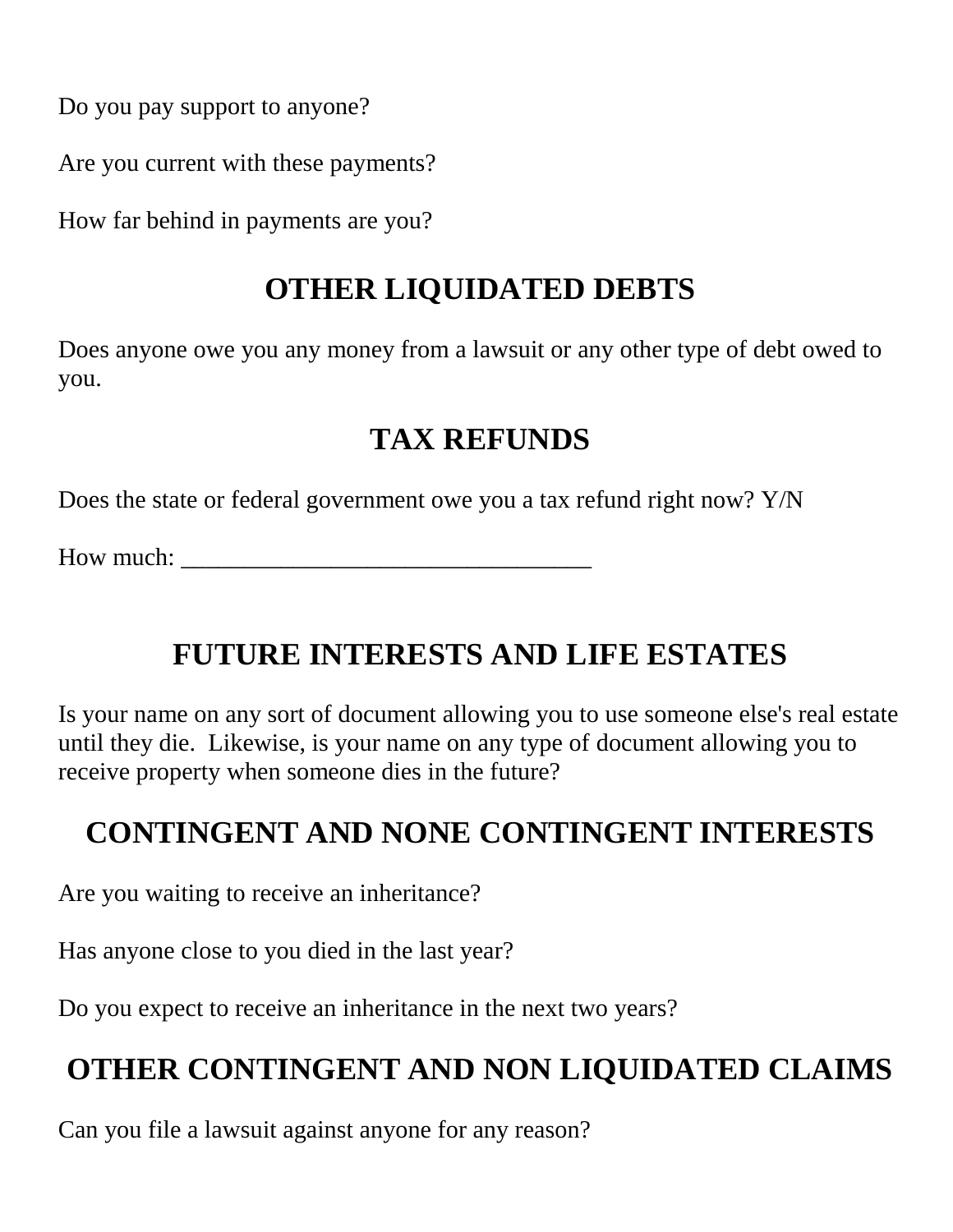Do you have any claims pending?

Is an attorney representing you in this matter? Lawsuits may be related to auto accidents, work-related injuries, discrimination, harassment, etc. Please describe below and provide contact information for your attorney.

If you lost time from work and you are suing for your loss of income please list and state below.

Please provide the name, address, and telephone number of the attorney helping you in any lawsuits.

### **PATENTS AND COPYRIGHTS**

Do you own any patents or copyrights? Describe and state denying below.

### **LICENSES AND FRANCHISES**

Do you have any valuable licenses such as a liquor license? Do you own any franchise rights? Please list below and provide a value.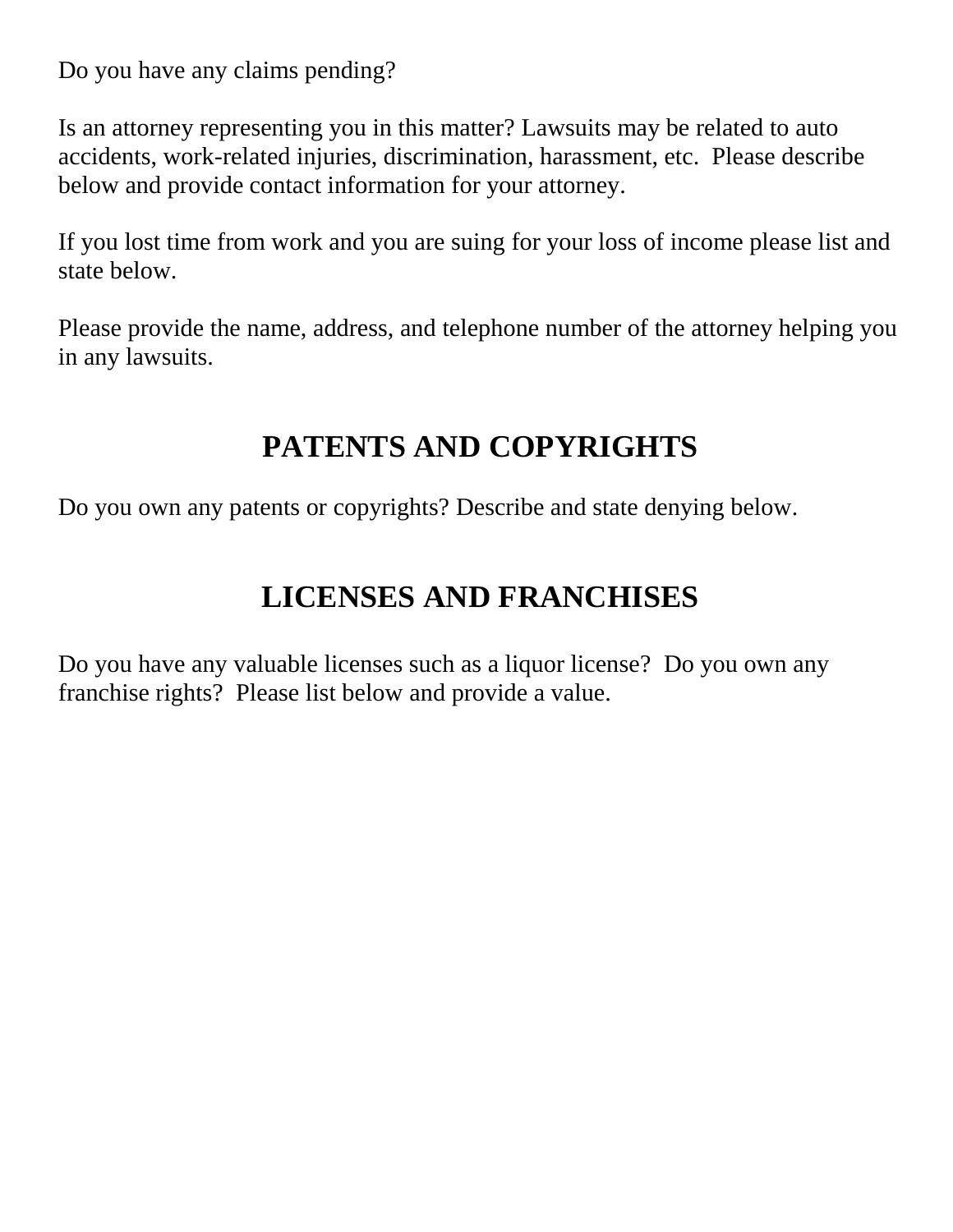# **MOTOR VEHICLES**

Please list all vehicles you own (or vehicle that you are purchasing).

| Year, Make,<br>Model | Mileage | Options/Package | Condition of<br>Vehicle | Who is listed<br>on the title? |
|----------------------|---------|-----------------|-------------------------|--------------------------------|
|                      |         |                 |                         |                                |
|                      |         |                 |                         |                                |
|                      |         |                 |                         |                                |
|                      |         |                 |                         |                                |
|                      |         |                 |                         |                                |
|                      |         |                 |                         |                                |
|                      |         |                 |                         |                                |
|                      |         |                 |                         |                                |
|                      |         |                 |                         |                                |
|                      |         |                 |                         |                                |
|                      |         |                 |                         |                                |
|                      |         |                 |                         |                                |

### **BOATS**

Do you own a boat? What is the year, make, model, and size of the engine. Please include the trailer as well.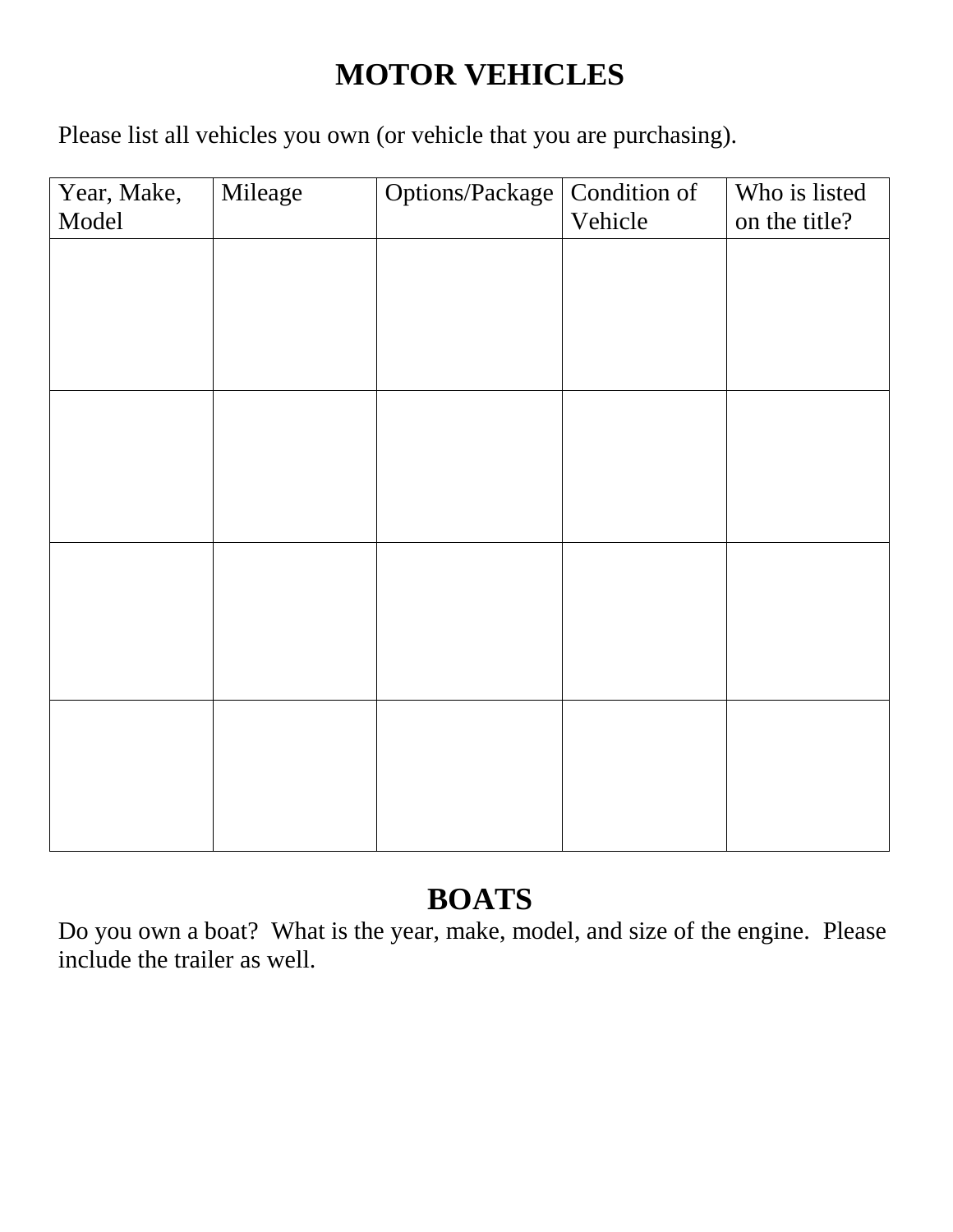### **OFFICE EQUIPMENT**

Do you own any office equipment such as computers, fax machines, or furniture?

Please list and provide a value.

#### **TOOLS EQUIPMENT AND MACHINERY**

Do you own any machinery, equipment, fixtures, or tools.

Do you own any tools which are under a lifetime warranty such as Snap-On brand tools?

Please list below and provide value.

#### **INVENTORY**

Do you own any inventory? Please list describe and the inventory below.

## **ANIMALS**

Do you have any animals? If so please describe and provide a value below. Please note, you will be able to keep your family pets but you must list them below. In addition, please list any farm animals below.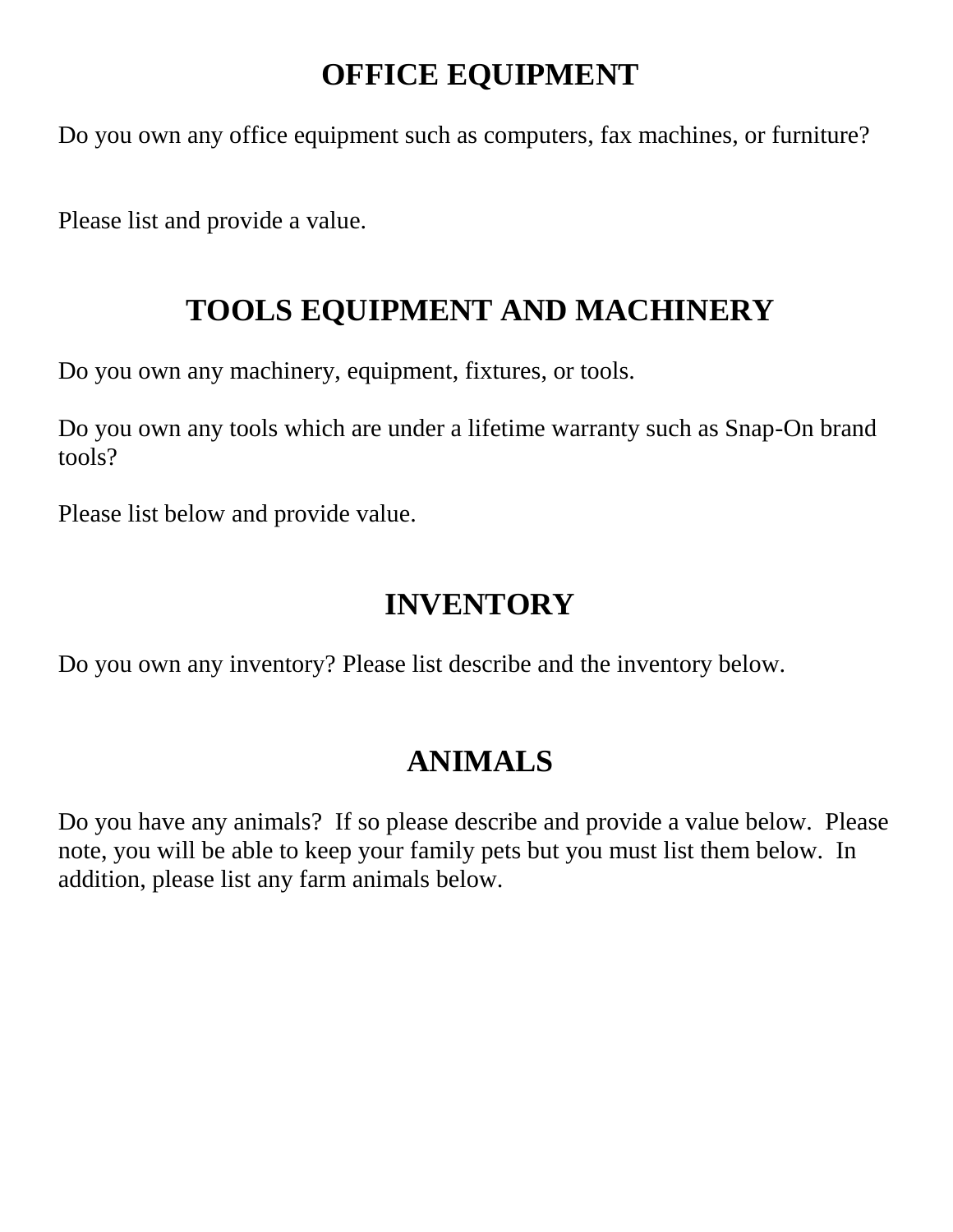#### **CROPS**

Do you have any interest in growing or harvesting crops? Please list and describe below.

### **FARMING EQUIPMENT**

Do you have any interest in farming equipment? Please list and describe below.

# **OTHER PERSONAL PROPERTY NOT LISTED**

Please list any other thing of value which has not been listed anywhere else in this questionnaire. Please provide a description below. Please note you will only be allowed to keep the assets which you disclose to the bankruptcy court in your bankruptcy schedules. Any valuables or assets not listed will be uncovered by the court and sold to satisfy your debts.

Please initial here that you have listed all of your assets: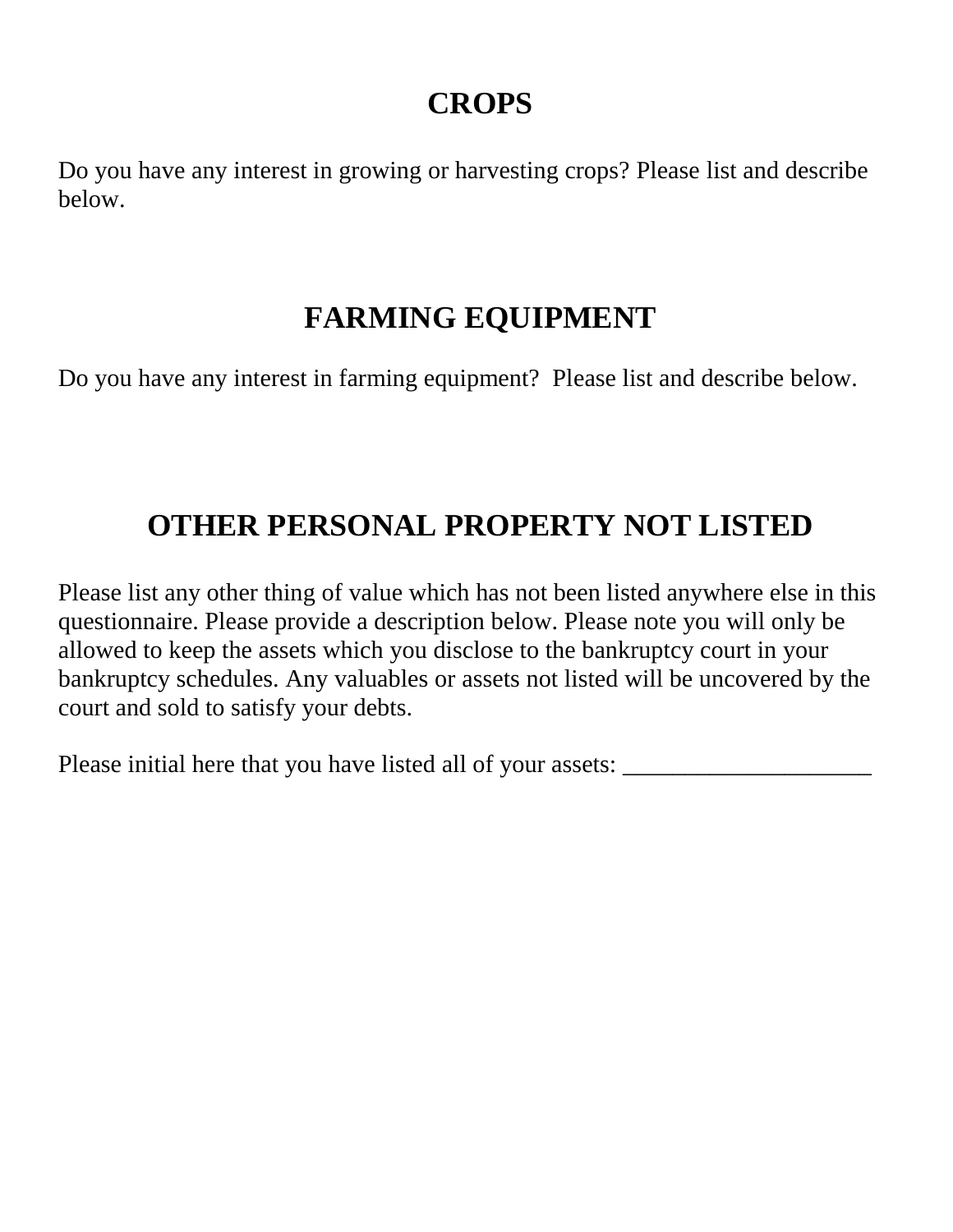### **QUESTIONS**

1. Do you receive any money from an annuity or a trust?

2. Do you have anything in your possession that really belongs to someone else?

3. Does anyone have possession of anything that really belongs to you?

4. Do you have any property titled in your name that really belongs to someone else?

5. Have you sold or transferred any property in the last 48 months?

6. Have you made any large purchases in the last 90 days?

7. Have you taken out any loans or cash advances in the last 90 days?

8. Have you paid back friends or relatives more than S600.00 in the last 12 months?

9. Has any creditor ever taken back, repossessed or foreclosed on your car, truck or home?

10. Is anyone threatening to take your car, truck, or home?

11. Did you come to us to try to save your home?

12. If so, is there someone else who owns the home with you?

13. If someone owns a house with you, have the other owner ever filed bankruptcy?

14. Are you separated from your spouse or contemplating separation? Spouse's Name?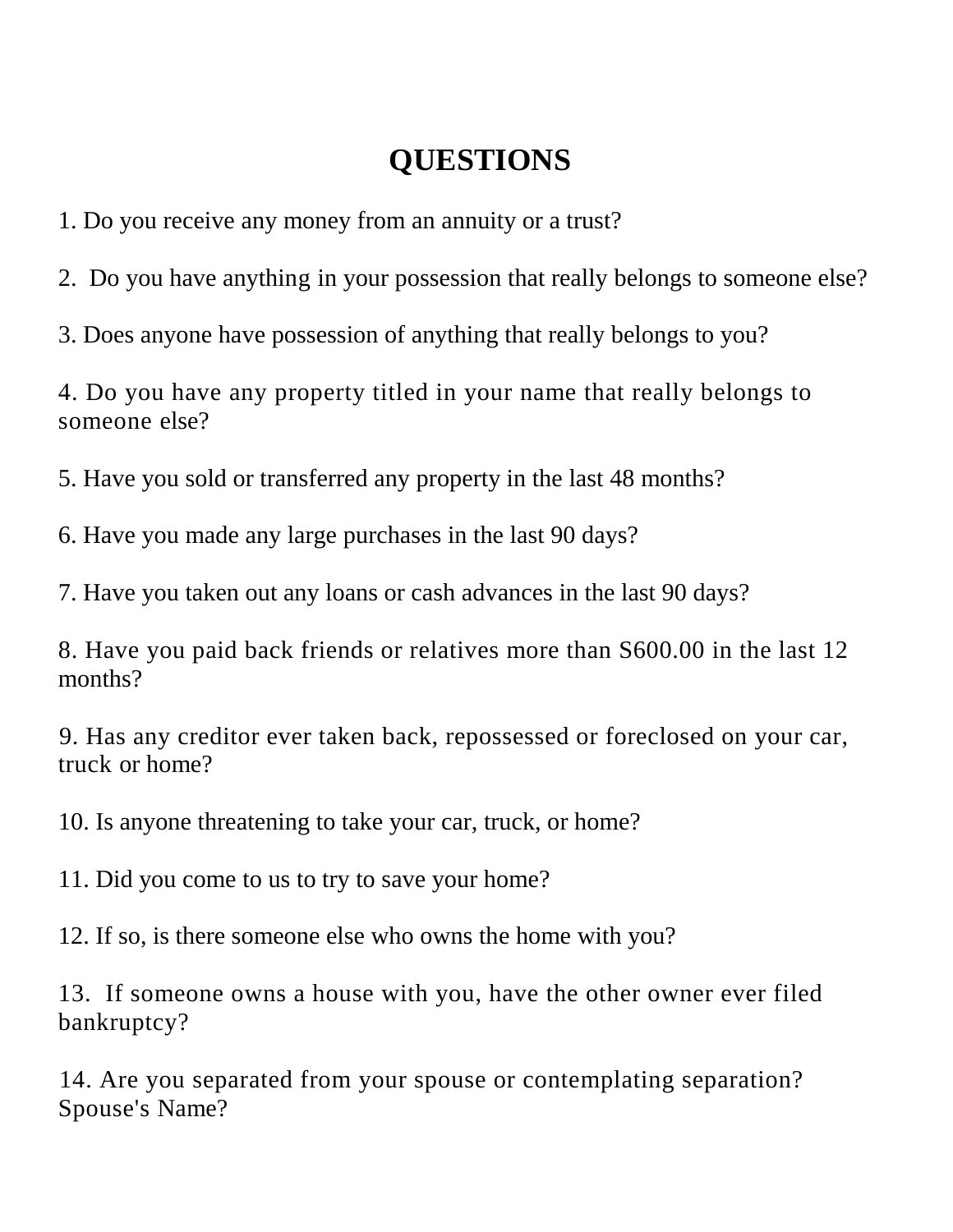15. Are you required to pay any debts under a Separation Agreement or Divorce Decree?

16. Do estranged or ex-spouses have any claims against you?

17. Do you owe any overdue child support or alimony? If yes, how much is owed?

18. Are your wages being garnished to pay current or overdue child support?

19. Did you transfer any of your property to your ex-spouse?

20. Have you had any car accidents in the last 4 years that were your Fault?

21. Are any of your debts being paid by payroll deduction or military allotment?

22. Are you repaying any 401 K loans or other loans against your retirement?

23. Are you contributing to a 401K plan?

24. Have you given any loan company a list of your household goods?

25. Have you listed any motor vehicles as collateral for a personal loan?

26. Have you co-signed a loan or credit card for anyone?

27. Has anyone co-signed a loan or credit card for you?

28. Has anyone put up a CD, bank account, house or other property so you could get a loan?

29. Has anyone served you with Court papers or filed a lawsuit against you in the last 3 years?

30. Does anyone have a Judgment against you?

31. Have you owned a business at any time within the last 6 years?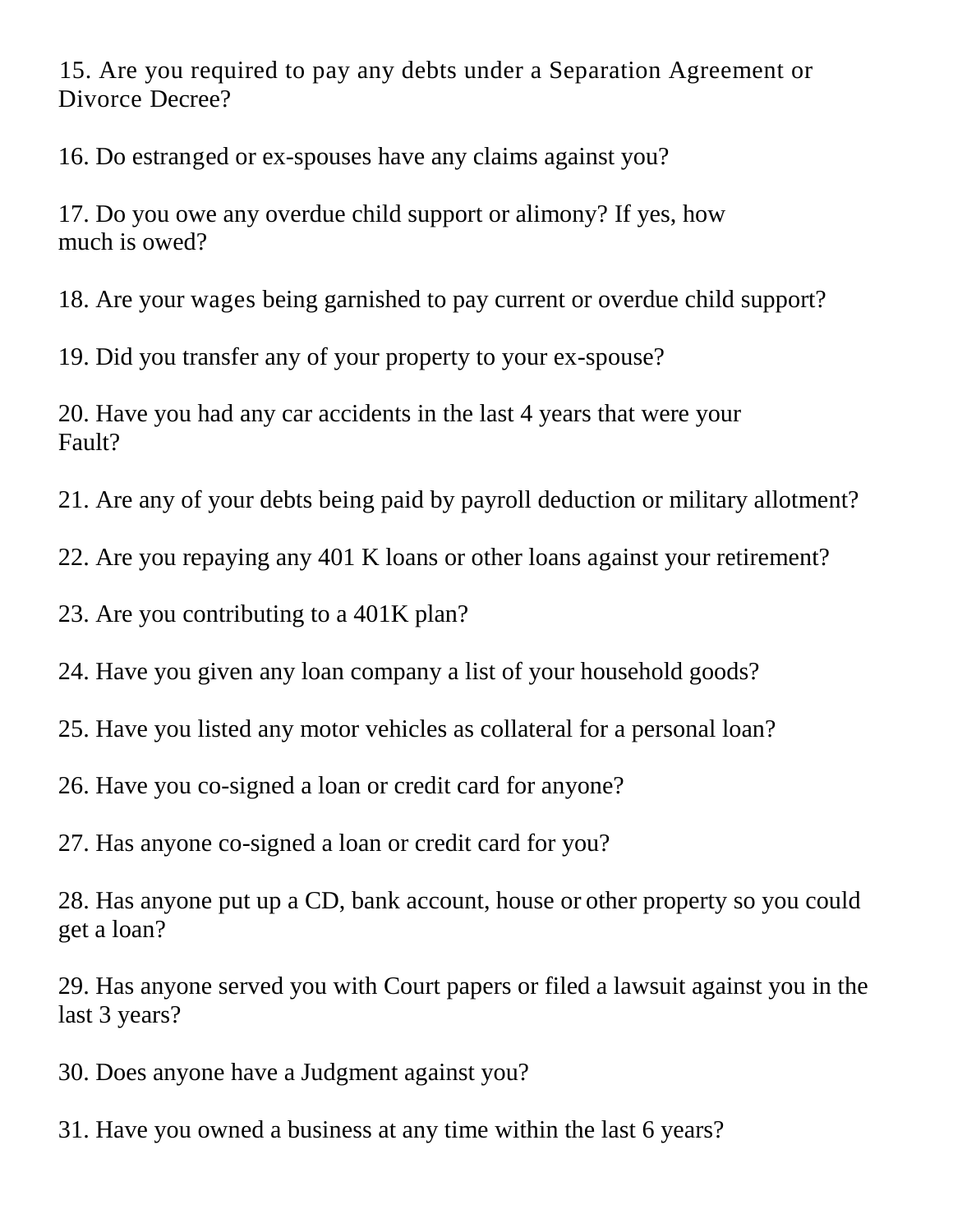32. If so, do you owe any taxes because of that business (income, withholding, Employment or sales)?

33. Are there any tax returns which you have not filed? For which years?

34. Do you owe any federal or state income taxes?

35. Do you owe any real estate or personal property taxes?

36. Are your wages being garnished to pay back taxes?

37. Do you own any property in another County or State?

38. Do you expect any gifts or an inheritance in the next 12 months?

39. Do you have any unpaid student loans?

40. Have you ever filed bankruptcy before? How many times? When?

41, If so, have you had a bankruptcy case dismissed (kicked out) in the last 12 months?

42. Do you have any car accident, worker's Comp, or other personal injury Claims against anyone?

43. Do you have any DUI tickets or owe money as a result of an accident while driving under the influence?

44. Do you owe any Court ordered restitution or fines?

45. Do you owe any money on any payday loans?

46. Do you have any unpaid bad checks? If so, how many? Please total the amount of the checks:

47. Do you have a right to an inheritance or will you inherit property because someone died?

48. Have you lived anywhere other than Maryland in the last 2 years?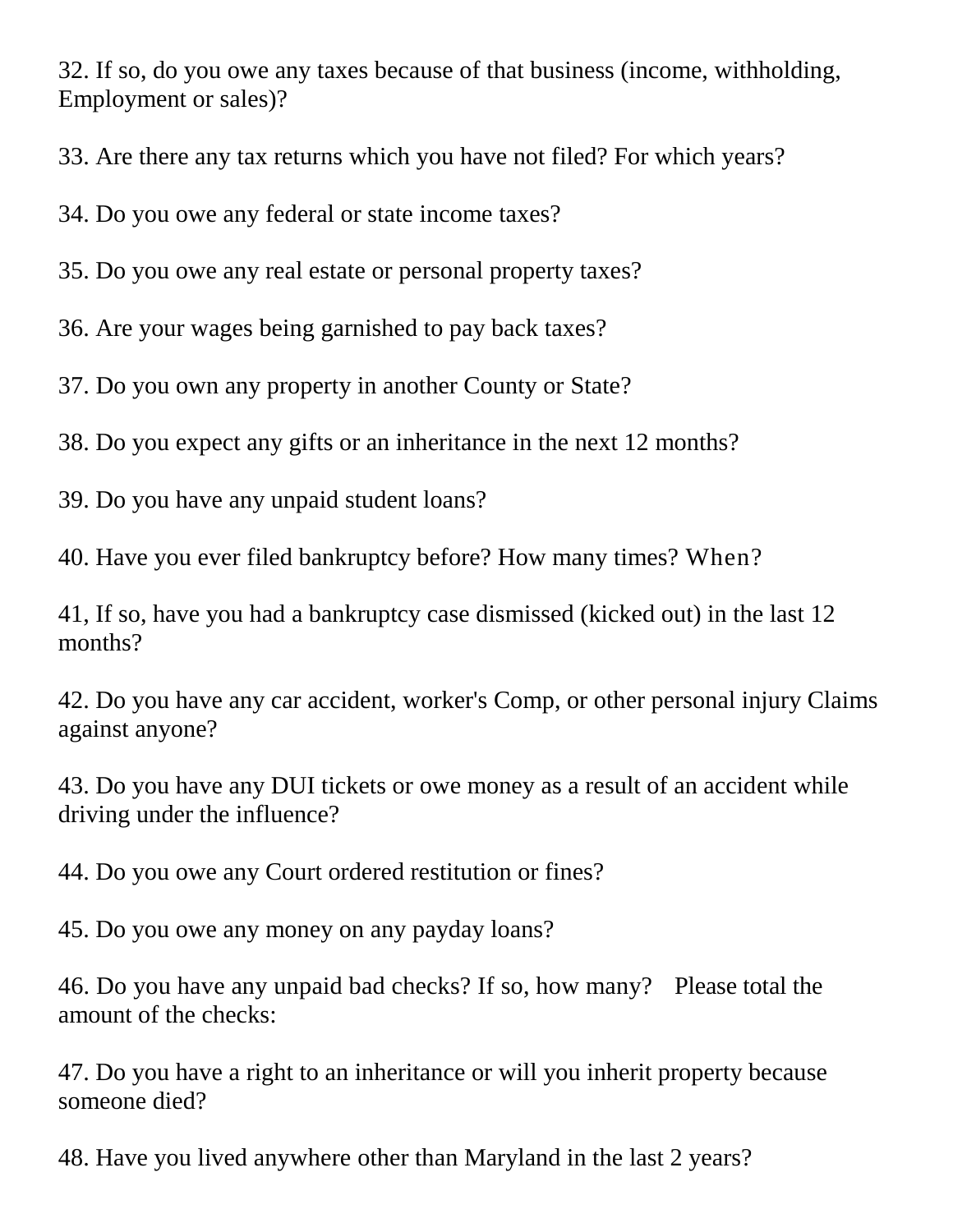49. If so, where else did you live in the last 2 years?

50. If so, where did you live between 2 and 2 1/2 years ago?

51. Have you used a credit card to pay any taxes in the last 3 years?

52. Did you purchase any cars or trucks or other motor vehicles in the last 2 1/2 years?

53. If so, which vehicles were purchased in the last 2 1/2 years? Year, Make and Model Year Purchased

54. What caused you to fall behind on your bills?

55. Are you still having the same problems that caused you to fall behind?

56. Have you filed for bankruptcy relief in the last 8 years? If yes, please list the case number and date of filing.

57. If you rent your home, does a landlord hold a judgment against you?

58. How many children are living with you?

59. Have you lived at your current address for at least 180 days?

60. Have you lived at your current address for at least 730 days (2 years)?

\_\_\_\_\_\_\_\_\_\_\_\_\_\_\_\_\_\_\_\_\_\_\_\_\_\_\_\_\_\_\_\_\_\_\_ \_\_\_\_\_\_\_\_\_\_\_\_\_\_\_\_\_

\_\_\_\_\_\_\_\_\_\_\_\_\_\_\_\_\_\_\_\_\_\_\_\_\_\_\_\_\_\_\_\_\_\_\_ \_\_\_\_\_\_\_\_\_\_\_\_\_\_\_\_\_

61. If you answered no to question 60 or 61, please list your previous addresses?

62. Have you used any other names in the past eight years? If yes, please list other names used.

Name Date

Name Date